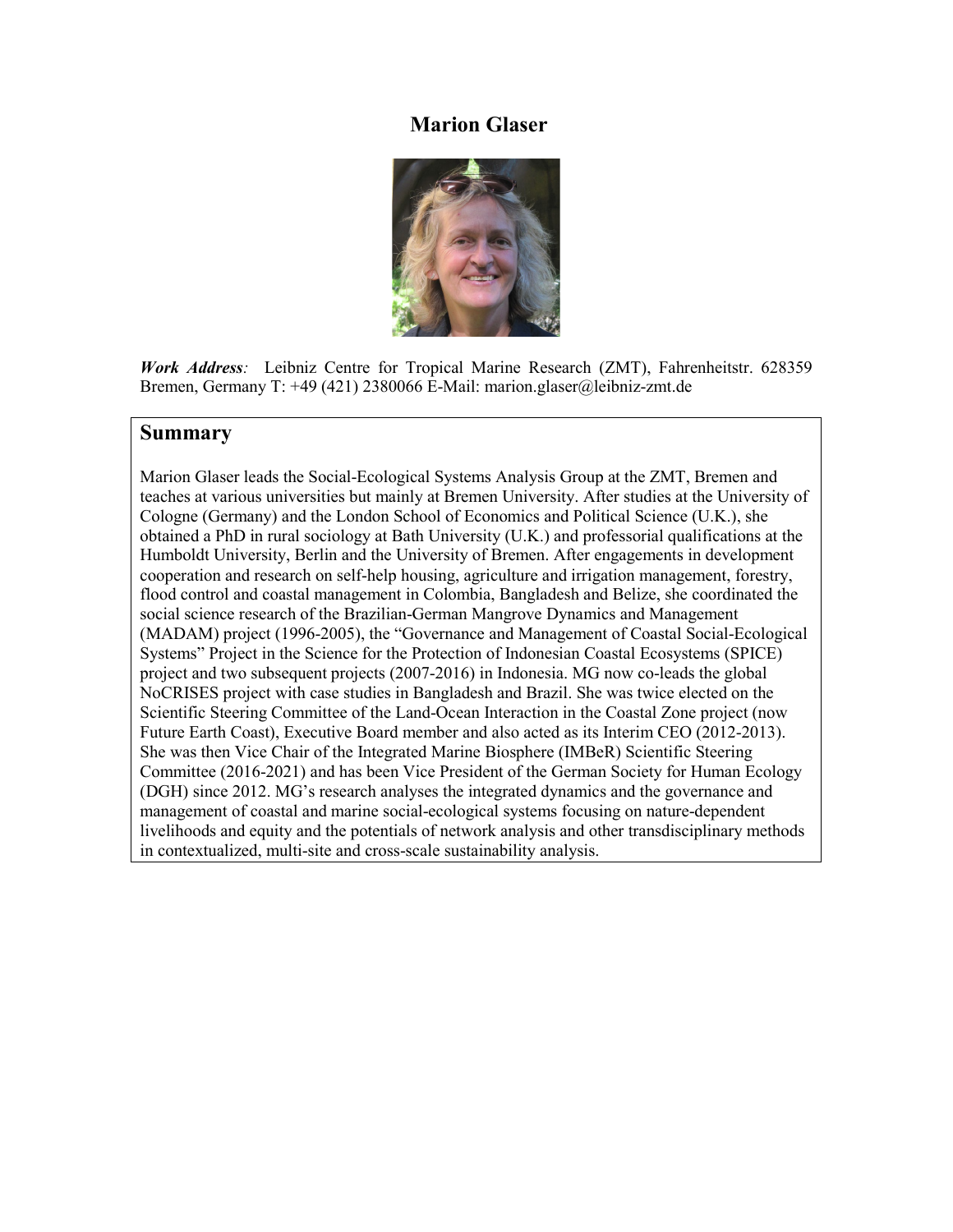#### **Education and Academic Titles**

Umhabilitierung (second professorial qualification) in *Social Ecology of Coastal Areas* at the Institute of Geography, University of Bremen, Germany (2013)

- Habilitation (professorial qualification) in *Rural Sociology* Faculty of Agriculture and Horticulture, Humboldt University Berlin, Germany (2006)
- PhD (*Rural Sociology*) from the University of Bath, UK supervisor Geof Wood, with scholarship by Bath University (1989)
- Master of Science in *Development Studies*, (Economics/Sociology/Political Science) University of Bath, UK (1983)
- Zwischenprüfung (BA equivalent) *Economics and Political Science*, University of Cologne, Germany (1981)
- International Baccalaureate, United World College of the Atlantic, South Wales, UK, with scholarship from the German National Academic Foundation (1978)

### **Current Functions**

- Leader of Social-Ecological Systems Analysis (SES) Group, Leibniz Center for Tropical Marine Research (ZMT), Bremen, Germany
- PD (professorial level) at the Humboldt University (Berlin) Faculty of Agriculture and Horticulture, (since 2006) and at the University of Bremen, (FB8, Geography) since 2013
- Vice-President of German Society for Human Ecology (DGH)
- Editorial Board member of the Journals *Ecology and Society*, *Sustainability* and *Journal of Indonesian Coral Reefs*

#### **Research Interests**

My research develops and interfaces social science knowledge to support the development of sustainable human-nature relations. Drawing on long-term academic and participatory action research into regional development in Bangladesh, Belize, Brazil and Indonesia I am now also actively engaged in the creation of international knowledge and science-policy networks that respond to the "grand challenges" of global sustainability research. My current work explores the potential for transdisciplinary site- and ecosystem-specific collaborations that elucidate socialecological connectivity and advance cross-scale multi-level analysis of the social drivers of social-ecological change. I am particularly interested in linking across coastal and marine regions where the challenges of sustainable human-nature relations are particularly pronounced.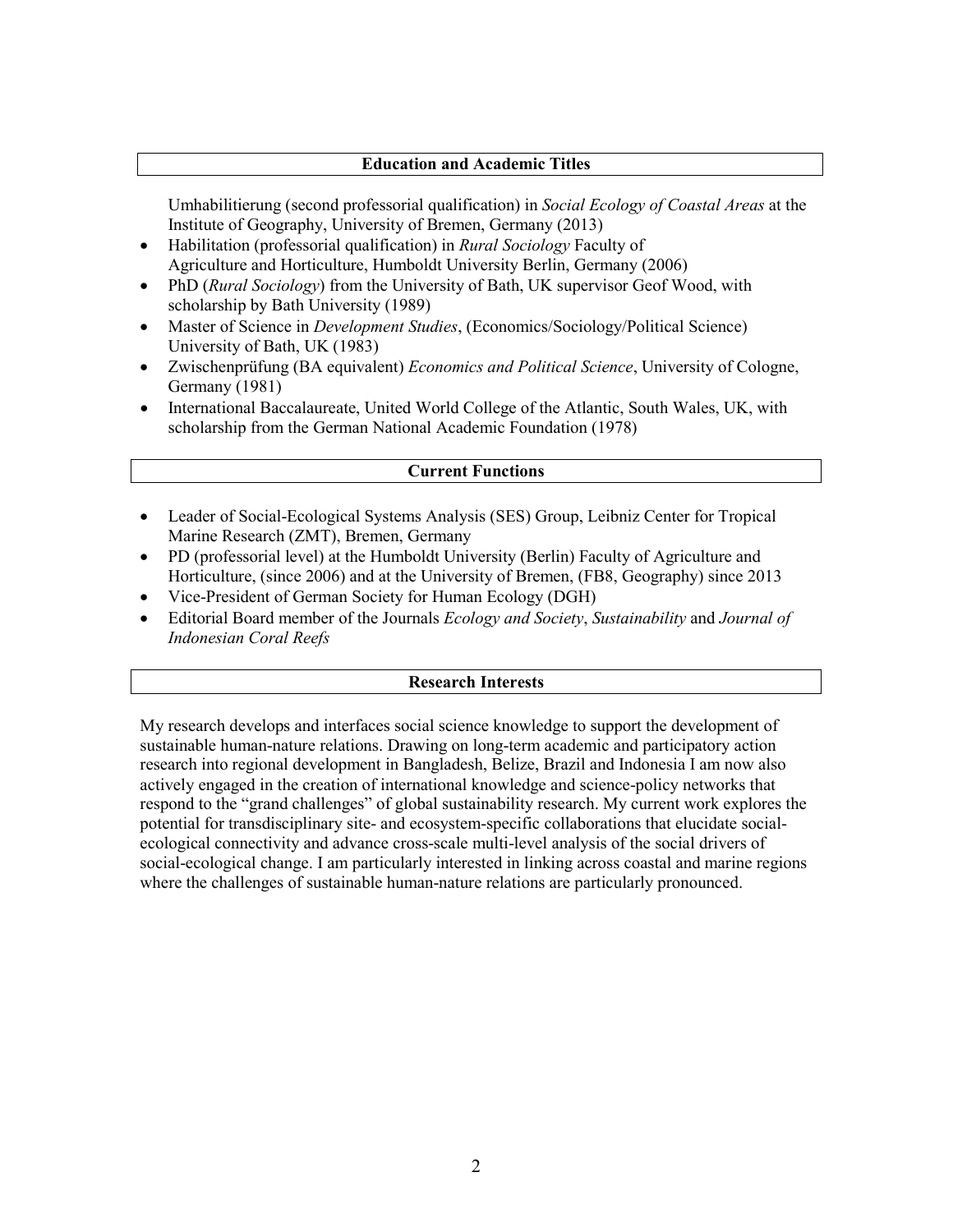| <b>Professional Development</b> |                                                                                                                                                                                                                                                                                                                                                                                |  |
|---------------------------------|--------------------------------------------------------------------------------------------------------------------------------------------------------------------------------------------------------------------------------------------------------------------------------------------------------------------------------------------------------------------------------|--|
| 2000 to date                    | Leader of the Social-Ecological Systems work group at ZMT. With field research<br>in Brazil, Indonesia, Bangladesh, Belize and other tropical coastal locations.                                                                                                                                                                                                               |  |
| 2012-2017                       | Coordinator of MABICO and MACORAS social science subprojects under<br><b>SPICE III</b>                                                                                                                                                                                                                                                                                         |  |
| 2011-2013                       | <b>LOICZ Chief Executive Officer</b>                                                                                                                                                                                                                                                                                                                                           |  |
| 2006-2010                       | Coordinator of the project Coastal and Disaster Management for Improving the<br>Preparedness for Natural Extreme Events in Indonesia and of Research Cluster 6<br>The Governance and Management of Indonesian Coastal Social-ecological<br>Systems in the Science for the Protection of Indonesian Coastal Ecosystems<br>(SPICE) Programme leading a team of 20-30 researchers |  |
| 1996-2005                       | Social Science Coordinator of the Mangrove Dynamics and Management<br>(MADAM) Programme in North Brazil, leading a research team of 12-20 people                                                                                                                                                                                                                               |  |
| 1992-1995                       | Consultant for the Overseas Development Administration (ODA) to the Ministry<br>of Economic Development and the Forest Department, Government of Belize                                                                                                                                                                                                                        |  |
| 1992                            | Lecturer in Development Studies and Sociology of Development at the<br>University of Bath, Great Britain                                                                                                                                                                                                                                                                       |  |
| 1991                            | Consultant / Teamleader in the Deep Tubewell II (DTW II) Project, (Bangladesh)<br>IBRD/ODA (Bangladesh, USA): Development of National Minor Irrigation<br>Development Project (NMIDP)<br>OXFAM International (Great Britain/Bangladesh): Evaluation of the OXFAM<br>Bangladesh Programme                                                                                       |  |
| 1989-90                         | Sociologist for the German Technical Cooperation Agency (GTZ) in Tangail<br>Agricultural Development Project (TADP) Bangladesh                                                                                                                                                                                                                                                 |  |
| 1988-89                         | Socio-economist, Overseas Development Institute, London                                                                                                                                                                                                                                                                                                                        |  |
| <b>Teaching</b>                 |                                                                                                                                                                                                                                                                                                                                                                                |  |
| 2015-2019                       | Sustainable Development: Vision or Illusion?" (Annual week-long block course,<br>University of Bremen)                                                                                                                                                                                                                                                                         |  |
| 2017-2019                       | Network Analysis in Environmental governance (Block Seminar, University of                                                                                                                                                                                                                                                                                                     |  |

Bremen) 2014 "Development and the Natural Environment: Trade-offs and tensions between social and ecological sustainability" (with Annette Breckwoldt) for Fachbereich 2, University of Bremen.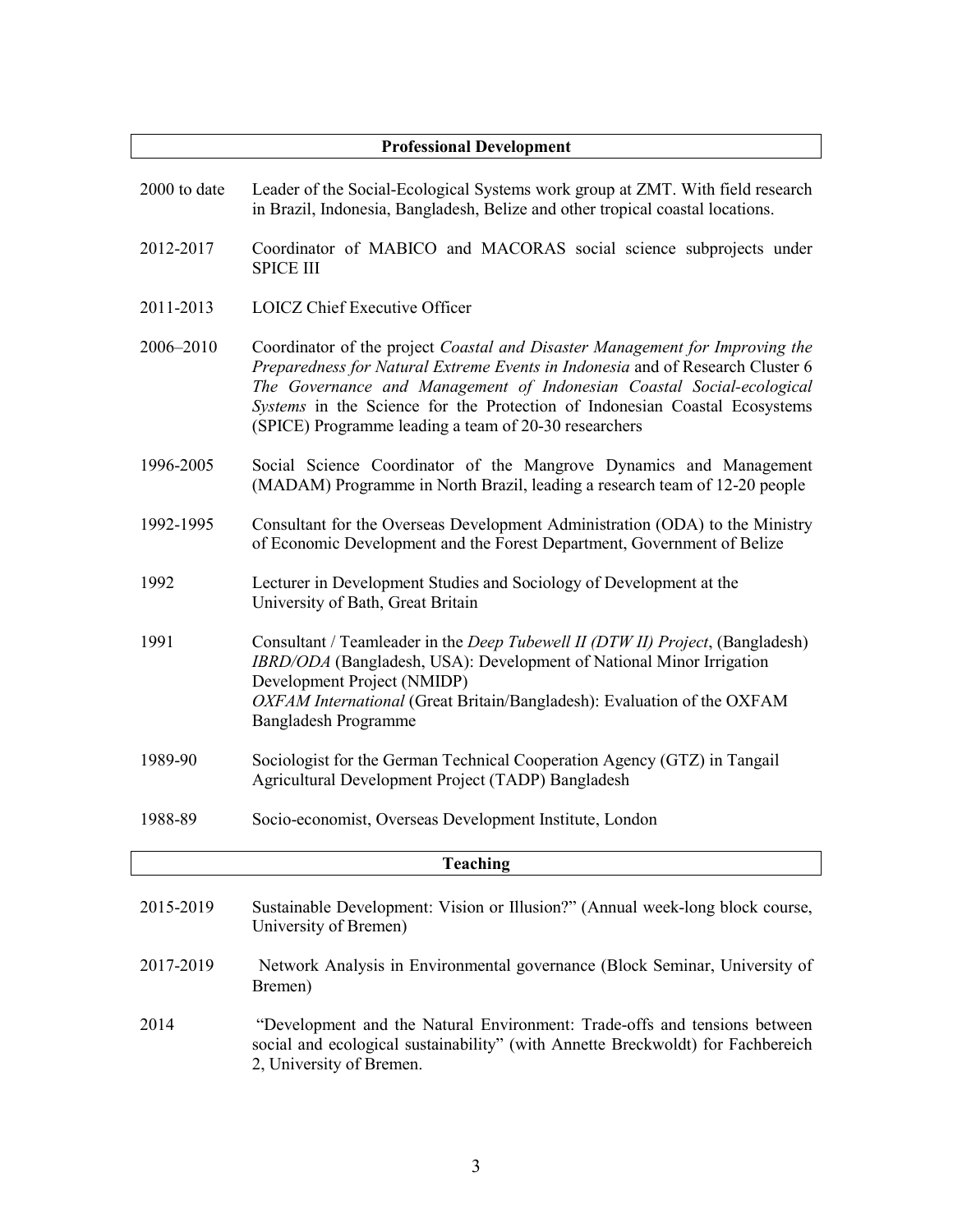| 1999-2012 | two annual courses (2 SWS) in the International Studies in Tropical Ecology<br>(ISATEC) Master course at the University of Bremen, Germany<br>Social Science Research Methods for Social-Ecological Analysis &<br>Ι.<br>Interdisciplinarity between the Natural and Social Sciences in Coastal<br>2.<br>Management |
|-----------|--------------------------------------------------------------------------------------------------------------------------------------------------------------------------------------------------------------------------------------------------------------------------------------------------------------------|
| 2007-2009 | taught an annual two-week intensive course on social-ecological systems analysis<br>and social science field methods in coral reef environments in Hasanuddin<br>University, Indonesia                                                                                                                             |
| 2009-2010 | taught two 10-day summer schools on social-ecological systems analysis for post-<br>graduates and young lecturers at the Centre for Coral Reef Research (CCRR),<br>Hasanuddin University, South Sulawesi, Indonesia.                                                                                               |
| 1999-2003 | Taught an annual two-week intensive course on <i>The participatory management</i><br>of coastal resources at the Universidade Federal do Pará, Brazil (in Portuguese)                                                                                                                                              |
| 1998      | Lectured on an international course on <i>Integrated Coastal Zone Management</i> at<br>the University of Bremen                                                                                                                                                                                                    |
| 1992      | taught for my doctoral supervisor Prof. Dr. Geof Wood at the University of Bath,<br>U.K. during his one-year sabbatical leave. Courses taught:<br>1. General Sociology (to undergraduates)<br>2. Sociology of Development (to postgraduates)                                                                       |

# **Academic Supervision**

| ongoing | Doctoral thesis (Lol Dahlet) Fisheries conflicts along the North Brazilian coast.<br>( <i>First supervisor</i> )                                                                                                            |
|---------|-----------------------------------------------------------------------------------------------------------------------------------------------------------------------------------------------------------------------------|
| ongoing | Doctoral thesis (Jewel Das) Megaprojects and Equity in coastal Bangladesh"<br><b>First Supervisor</b>                                                                                                                       |
| ongoing | Doctoral Thesis (Juliette KonKamKing) A Sea under Watch: Tracking Fish and<br>Fishers in the South Pacific Third Supervisor                                                                                                 |
| ongoing | Doctoral Thesis (Léa Riera) Fisheries in the South Pacific: (dis)connecting<br>science, resource management and conservation. An interdisciplinary and<br>comparative study between Fiji and New Caledonia Third Supervisor |
| ongoing | Doctoral Thesis (Eike Holzkämper) The role of social networks for adopting<br>innovative production techniques as a response to environmental change First<br>supervisor                                                    |
| ongoing | Doctoral thesis (Ailton Pires de Lima) Social Energy for a sustainable future –<br>Local and regional dynamics in Brazil (Second supervisor)                                                                                |
| ongoing | Doctoral Thesis (Anke Mösinger) Local ecological knowledge and<br>understandings of rapid environmental change on Takuu Atoll: Perceptions from<br>a Polynesian Outlier. First supervisor                                   |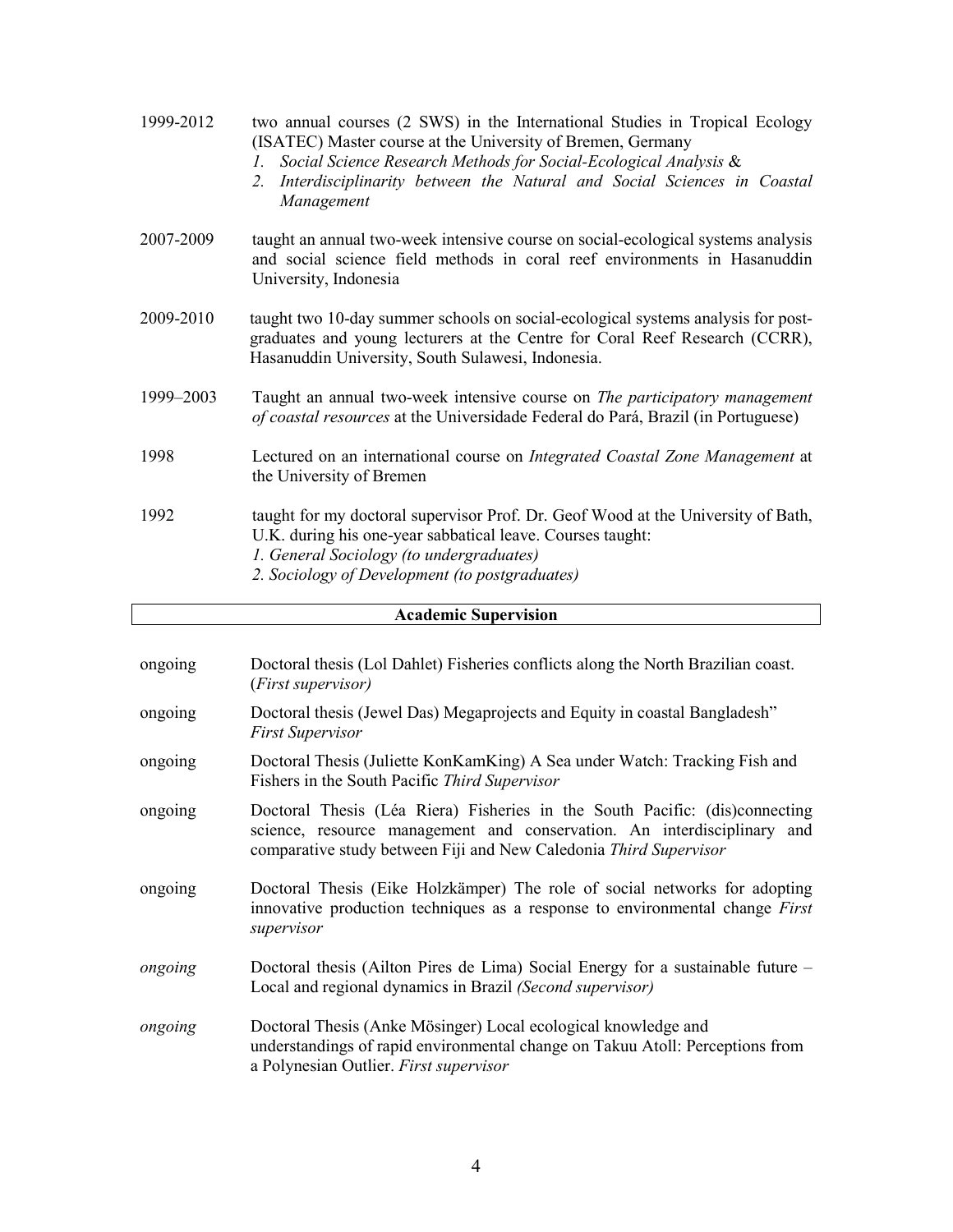ongoing Doctoral Thesis (Theresa Schwenke) Social-Ecological Networks and Actors: Understanding Dynamics in MPA governance. *Fir*st *supervisor* 2016-2020 Doctoral Thesis (Rebecca Borges) Spatial Analysis in MPA development. *Second supervisor* 2016-2019 Doctoral Thesis (Pilar Heron) Effects of multi-species and multi-gear artisanal fisheries proctices on fished resources and on resource users in the Colombian Pacific. *Second supervisor* interrupted Doctoral Thesis (Chia-Chi Wu) Multi-actors and multi-criteria marine protected area design in southern Penghu archipelago, Taiwan (Universität Bonn). *Second Supervisor* 2019 Master Thesis (Ben Nagel) innovative technologies as livelihood transformation tools for rural farming households in coastal Bangladesh *First supervisor* 2019-2020 Master Thesis (Malin Delfs) Environmental Governance: People, places, protection – case study of a community managed national park in Belize *First supervisor* 2014-2018 Doctoral Thesis (Akuila Cakacaka) Livelihood vulnerability and coastal communities in Fiji and Solomon Islands *First supervisor* 2014-2018 Doctoral Thesis (Stefan Partelow) Finding sustainability: Advancing multiple methods to apply the social-ecological systems framework. Jacobs University Bremen *Second supervisor* 2018 Master Thesis (Stefanie de Buhr) Sustainable Livelihood Outcomes: Lessons from two NGO approaches in Bangladesh Master Thesis *First Supervisor* 2017 Master Thesis (Eike Holzkämper) Comparing Realities: Analysis of Stakeholders' Perceptions relating to the Governance Network of a MPA – the Case of the Coral Coast Environmental Protection Area, Brazil. *First Supervisor* 2017 Bachelor Thesis (Francheska Tacke) Integrated multi-trophic aquaculture in coastal Bangladesh - Approaches for a sustainable social  $\&$  ecological adaptation process Eberhard Karls Universität Tübingen Mathematisch-Naturwissenschaftliche Fakultät; BSc Geoökologie 2016 Master Thesis (Sofia Solano) Using the Ostrom's SESF to analize the implementation of a co-management regime in North Brazil. *Second supervisor* 2016 Doctoral Thesis (Wasistini Baitoningsih) Synergizing Top-down and Bottom-up Approaches: Institutional Solution for Sustainable Coastal and Small Islands Management in Berau, East Kalimantan, Indonesia. *First Supervisor* 2016 Doctoral Thesis (Wang Fei) Environmental Impact and Social Implications of Ecotourism in Marine Protected Areas (MPA) - Application of an Agent-bases modelling Approach. *Second Supervisor*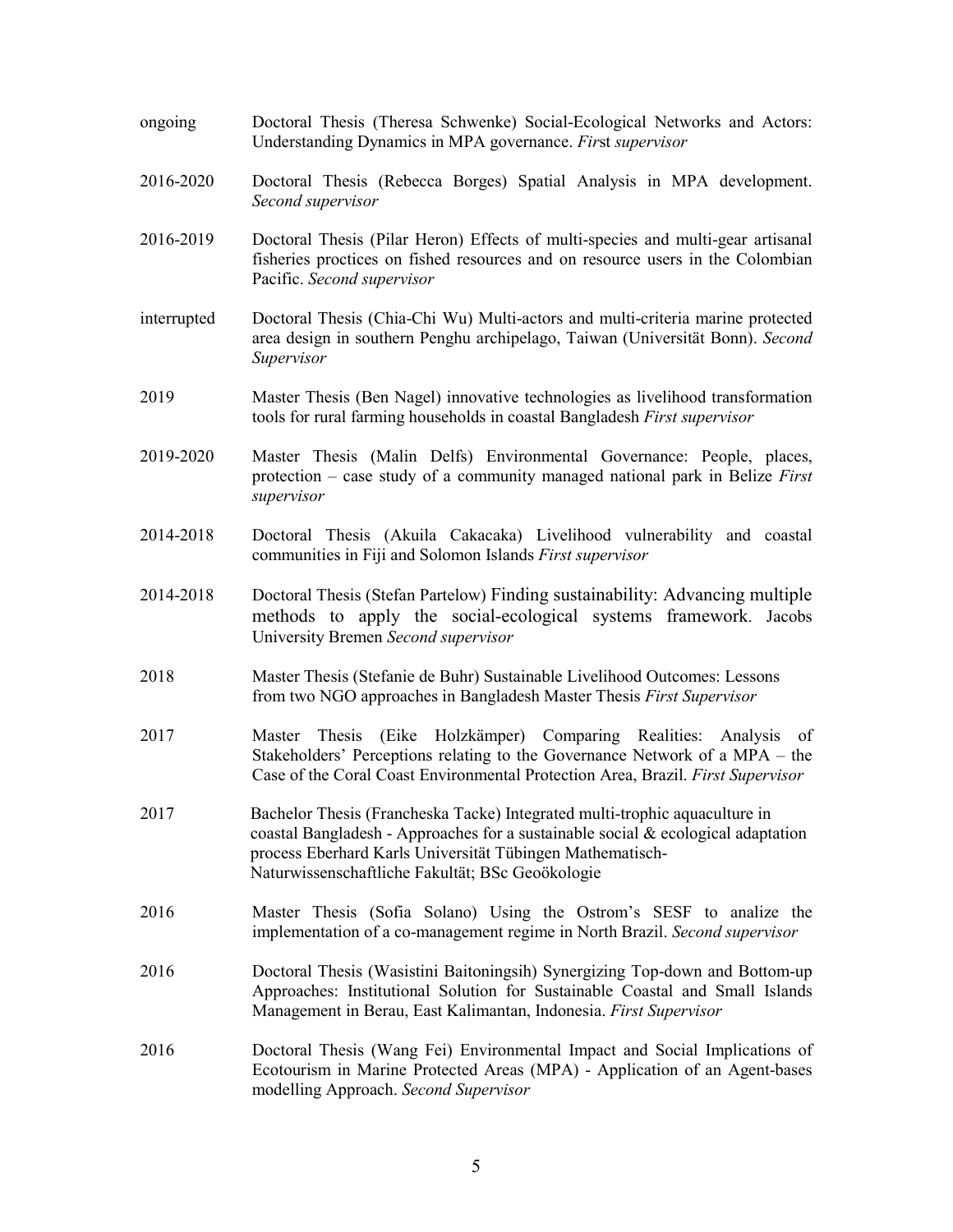- 2016 Doctoral Thesis (Martin Lukas) Land use/land cover change and environmental governance in the Segara Anakan lagoon and its catchment area, Java, Indonesia. *Second Supervisor*
- 2015 Doctoral Thesis (Luz Elba Torres Guevara) A Social-ecological systems framework and coastal zone management in Colombia. *Second Supervisor*
- 2015 Doctoral Thesis (Philipp Gorris) Entangled? Linking local governance systems for regional-scale coral reef management: Analysis of case studies in Brazil and Indonesia. *First Supervisor*
- 2015 Doctoral Thesis (Daniella Schaumlöffel (née Ferrol-Schulte)) Livelihood vulnerability and marine natural resource dependency in coastal communities. *First Supervisor*
- 2013 Master Thesis (Veronika Breitkopf) Rationalities behind the choice of a certain fishing gear and fishing location in the Spermonde Archipelago, South Sulawesi, Indonesia. *Second Supervisor*
- 2012 Master Thesis (Nancy Gilkonjo) MPAs in Zanzibar (Working Title). *First Supervisor*
- 2012 Doctoral Thesis (Rio Deswandi) Understanding Institutional Dynamics: The Emergence, Persistence, and Change of Institutions in Capture Fisheries in Makassar Spermonde Archipelago, South Sulawesi, Indonesia. *Second Supervisor*
- 2011 Doctoral Thesis (Milena Arias-Schreiber) Institutions for sustainable fisheries governance. The commercial Peruvian anchovy fishery. *Second Supervisor*
- 2011 Master Thesis (John Sebit Benansio) Fishery and Tourism Impact in Zanzibar. *First Supervisor*
- 2011 Master Thesis (Philipp Gorris) Nachhaltige Nutzung mariner Ressourcen: Partizipatives Management von Marine Protected Areas auf den Philippinen, Universität Bonn. *Second Supervisor*
- 2011 Bachelor Thesis (Maria Voigt) The Co-Management approach of the marine Extractive Reserve "Caeté- Taperacu" in northern Brazil: Analysis of selected biological and socio-economic aspects. *Second Supervisor*
- 2011 Master Thesis (H. M. Moniruzzaman) Female contribution from homestead aquaculture to family livelihood in south-west coastal districts of Bangladesh. *Second Supervisor*
- 2011 Doctoral Thesis (Lucinaldo Blandtt) Capacitation of social resilience with participatory methodologies, UFPa, Campo Universitario de Belém, Brasilien. *Second Supervisor*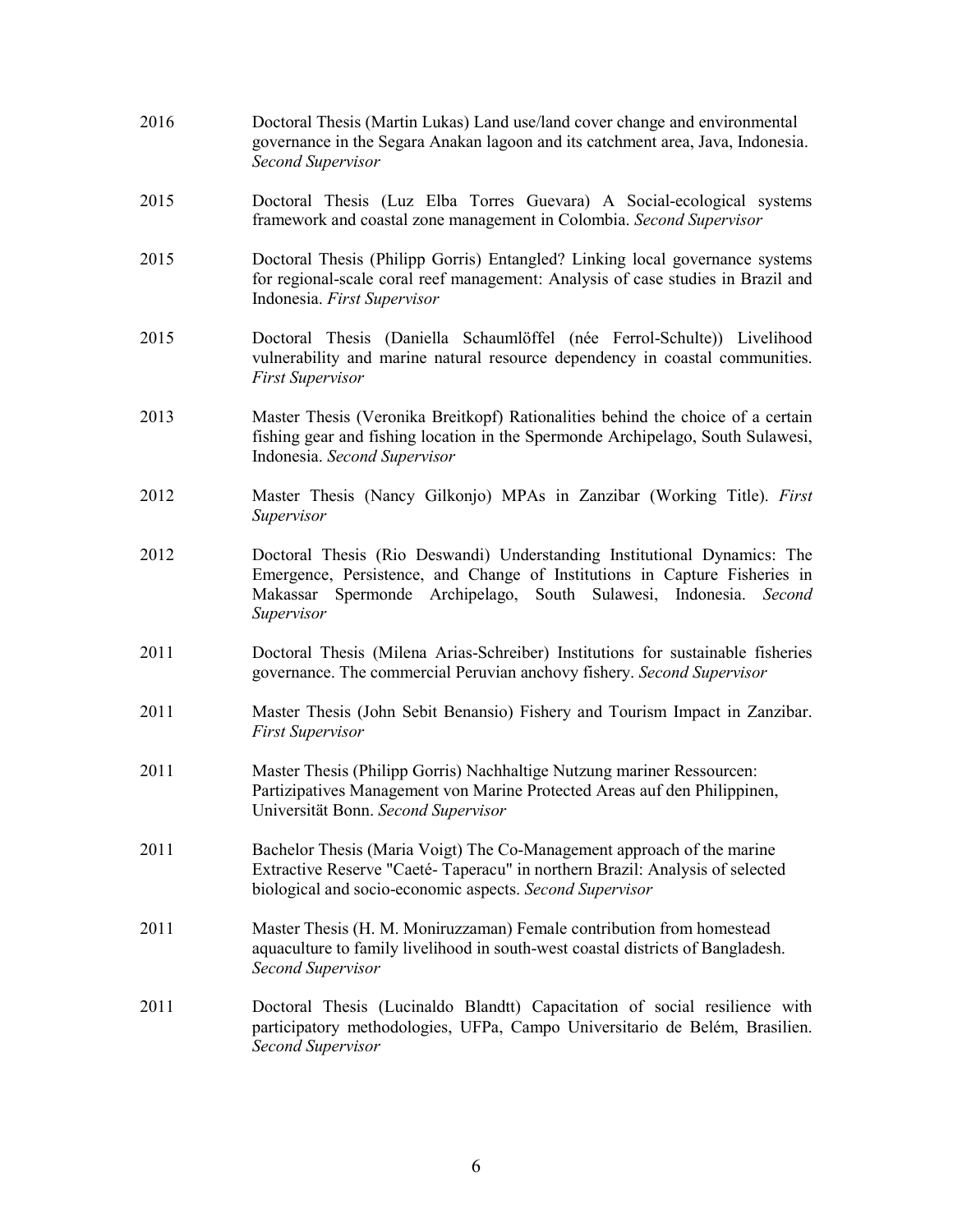| 2011 | Doctoral Thesis (Neila Cabral) O setor pesqueiro brasileiro e o desempenho das<br>estruturas e sistemas de representação política, Universidade Federal do Pará.<br>Second Supervisor    |
|------|------------------------------------------------------------------------------------------------------------------------------------------------------------------------------------------|
| 2010 | Master Thesis (Eva Suhren) Wie ein Fluss das Leben seiner Anwohner prägt:<br>eine motivierte Interviewstudie mit Anwohnerinnen des Siak in Indonesien.<br>Second Supervisor              |
| 2010 | Master Thesis (Katrin Prüter) Wasserverschmutzung und mögliche<br>Auswirkungen auf die Gesundheit - eine Situationsanalyse am Beispiel des Siak<br>River (Indonesien). Second Supervisor |

#### **Research Funding**

| 2020-2023 | NoCRISES Belmont Forum subproject 300.000 Euro                                                                                                                                                  |
|-----------|-------------------------------------------------------------------------------------------------------------------------------------------------------------------------------------------------|
| 2016-2020 | SES-MPA ZMT competitive funding scheme                                                                                                                                                          |
| 2012-2014 | SPICE III Topic 3 The Social Drivers of Coral Reef Resilience and their social-<br>ecological repercussions und Topic 1 Impacts of Marine Pollution on<br>Biodiversity and coastal livelihoods  |
| 2007-2010 | Science for the Protection of Indonesian Coastal Ecosystems (SPICE II) Cluster<br>6 Governance and Management of Indonesian Coastal Social-Ecological<br><i>Systems</i>                         |
| 2006-2007 | Initiated German social science cooperation with Indonesia on coastal<br>management. Coastal and Disaster Management for Improving the Preparedness<br>for Natural Extreme Events in Indonesia. |
| 1996-2005 | Developed and coordinated social science component of the Mangrove Dynamics<br>and Management (MADAM) Project, Brazil.                                                                          |

#### **Organisation of Academic and Science-Policy Events (selection)**

Sustainability Research and Innovation Conference; Brisbane June 2021, Lead convenor of Session 188 on Trade-offs and Synergies in Ocean Conflict Transformation

IMBeR Future Oceans2 conference session on global ocean governance, Session co-organizer, June 2019, Brest

ICES co-organizer of conference session on fisheries and conservation governance October 2018, Hamburg

Co-convenor of IMBIZO V conference, Woods Hole, USA, October 2-6 2017

Session on *Governing Across Scales: Toward a sustainability-science knowledge-network on marine-ecosystems: achieving innovative, transdisciplinary stewardship across multiple scales* with Peter Fox**,** Oran Young**,** Alida Bundy, and Moeniba Issacs) at the Planet under Pressure Conference, London (March 2012)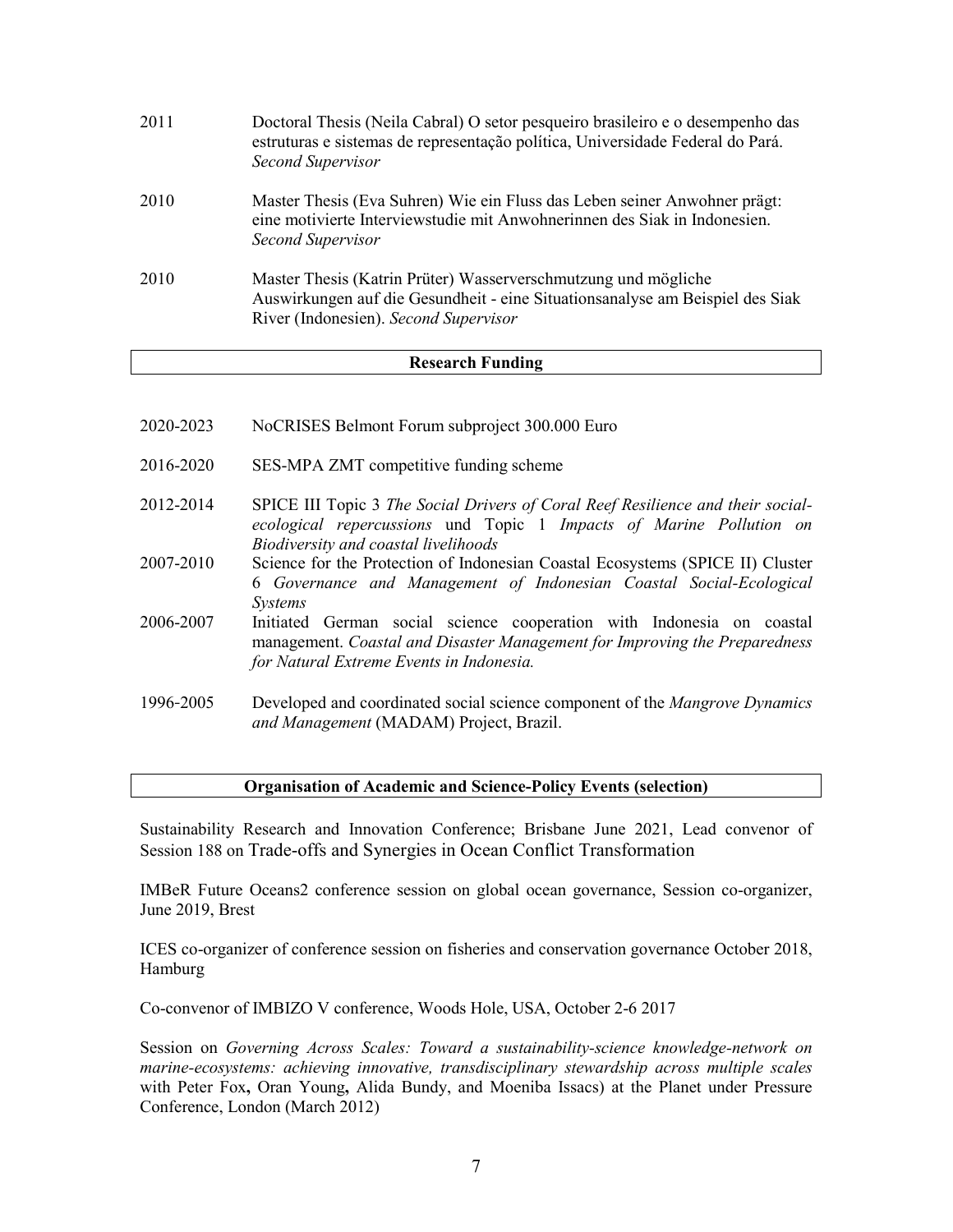Session on *Cross-scale, multi-level analyses in coastal and marine social ecological systems* at LOICZ Open Science Conference in Yantai, China with Bernhard Glaeser (September 2011); and at the Resilience 2011 conference in Tempe, Arizona, U.S.A. with Gesche Krause (March 2011)

Regional Science-Policy Workshop '*People, reefs and fish in Spermonde Archipelago, South Sulawesi - Research findings, policy recommendations and future research needs'* with Regional Planning Authority BAPPEDA South Sulawesi, Indonesia (24 November 2010)

National Science Policy Workshop (SPICE II Cluster 6) *Developing theory and supporting policy through multi-level social-ecological analysis in coastal and marine resources governance* Center for Coastal and Marine Resource Studies (CCMRS), IPB, Bogor, Indonesia (14–15 April 2010)

International Conference of the German Society for Human Ecology, *Human-Nature Interactions in the Anthropocene: Potentials for Social-Ecological Systems Analysis,* Sommerhausen, Germany (May 2008)

Session at the XVth International Conference of the Society for Human Ecology, Rio de Janeiro, Brazil (October 2007)

*Southeast Asia Coastal Governance and Management Forum: Science meets Policy for Coastal Management and Capacity Building* Bali, Indonesia (14–16 November 2006)

#### **Publications**

*Peer-reviewed*

**Glaser, M.;** Gorris, P. (accepted, forthcoming 2022) Chapter 12 Participation in Integrated Coastal Management: Policy Lessons from Brazil and Indonesia Chapter 12 in "*Coastal management revisited Towards sustainable human-nature relations:* (eds Bernhard Glaeser and Marion Glaser)

Murphy, E J.; Robinson, C.; Hobday, A. J.; Newton, A. **Glaser, M.** Evans, K.; Dickey-Collas, M. Brodie, S. Gehlen, M. (2021) The global pandemic has shown we need an action plan for the ocean. *Frontiers in Marine Science*, 8, 760731. 6 p[. https://doi.org/10.3389/fmars.2021.760731](https://doi.org/10.3389/fmars.2021.760731)

Reuter, Breckwoldt, A. Dohna T, Ferse, F. Gärdes, A. **Glaser M.** Huyghe, F. Kegler, H. Knittweis, L. Kochzius M, Kraemer, W.E. Leins, J. Lukman, Md. Madduppa, H. Nuryanto, A. Hui, M. Miñarr S.Navarrete Forero G. Husain Paragay, S. Plass-Johnson, J. Ratsimbazafy H.A. RichterC. Sawall, Y. Schwerdtner Máñez, K. Teichberg, M. Timm J. van der Ven, R. Jompa J. (2022) Coral reef social–ecological systems under pressure in Southern Sulawesi, Chapter 5 in Editor(s): Jennerjahn,T. Rixen T. Irianto, H.E. Samiaji, J. (2022) *Science for the Protection of Indonesian Coastal Ecosystems (SPICE)* Elsevier pp. 143-199, ISBN 9780128150504, [https://doi.org/10.1016/B978-0-12-815050-4.00005-5.](https://doi.org/10.1016/B978-0-12-815050-4.00005-5)

Borges R. Eyzaguirre I. A. L. Sá Leitão Barboza R., Boos K., **Glaser M**., Lopes Priscila F. M. (2021) Combining Knowledge Systems Helps Understand the Spatial Dynamics of Data-Limited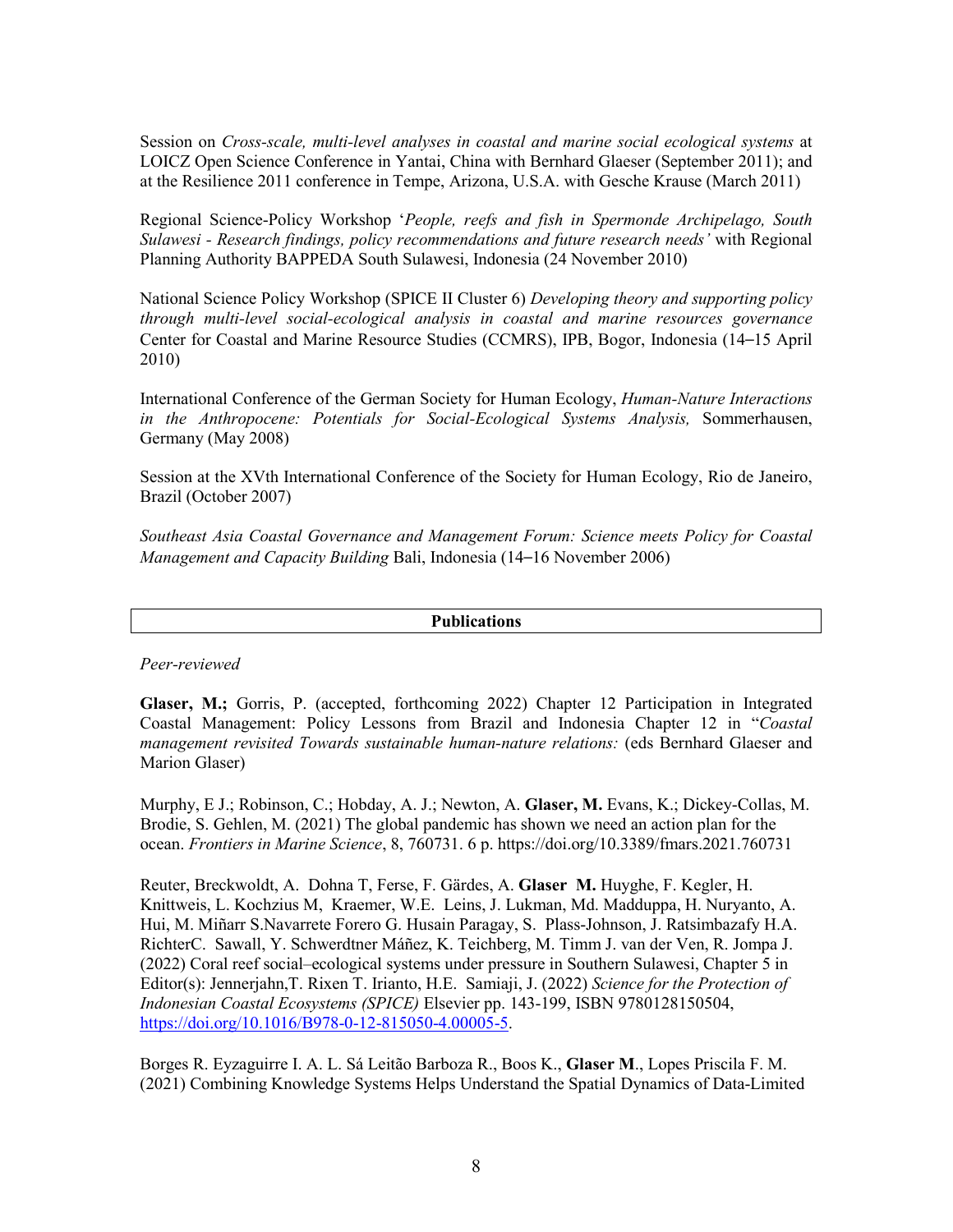Small-Scale Fisheries Systems in Brazil: A Methods Analysis *Frontiers in Marine Science* Vol. 8 DOI 10.3389/fmars.2021.760535ISSN

Albrecht, O.T., **Glaser, M**. & Zimmer, M. Are Crab-collectors in Mangroves of Northern Brazil (PA) Optimal Foragers?. *Wetlands* 41, 91 (2021). https://doi.org/10.1007/s13157-021-01488-5

Ribeiro Corrêa, M. Xavier, L. Holzkämper, E. Turra, A**. Glaser, M**. (2021) Shifting Shores and Shoring Shifts—How Can Beach Managers Lead Transformative Change? A Study on Challenges and Opportunities for Ecosystem-Based Management *Human Ecology Review*  Volume 26, Number 2 open access

Gorris, P & **Glaser, M**. (2021) Information Transmission Capacity and Robustness of Natural Resource Governance Networks in Brazil and Indonesia: A Comparative Analysis. *Human Ecology Review* Volume 26, Number 2 open access

Hobday, Alistair, Robinson, Carol, Murphy, Eugene, Newton, Alice, **Glaser, Marion** and Brodie, Stephanie (2020) *[Fostering Global Science Networks in a Post-COVID-19 World.](http://cris.leibniz-zmt.de/id/eprint/4490/)* Oceanography, 33 (4). pp. 9-10. DOI [https://doi.org/10.5670/oceanog.2020.414.](https://doi.org/10.5670/oceanog.2020.414)

Borges, Rebecca, Eyzaguirre, Indira, Barboza, Roberta Sá Leitão and **Glaser, Marion** (2020) *[Systematic Review of Spatial Planning and Marine Protected Areas: A Brazilian Perspective.](http://cris.leibniz-zmt.de/id/eprint/4533/)*  Frontiers in Marine Science, 7 DOI [https://doi.org/10.3389/fmars.2020.00499.](https://doi.org/10.3389/fmars.2020.00499)

**Glaser, M.** & Schröter, B. & (2021). Generating knowledge on networks in environmental governance. *Human Ecology Review*, *26*(2) open access

Schröter, B., & **Glaser, M.** (Eds.). (2021). Generating sustainability-supporting knowledge on social networks in the governance and management of social ecological systems [Special issue]. *Human Ecology Review*, *26*(2).

https://pressfiles.anu.edu.au/downloads/press/n8844/html/contributors.xhtml?referer=&page=13

van Putten I, Kelly R, Cavanagh R, Murphy EJ, Breckwoldt A, Brodie S, Cvitanovic C, Dickey-Collas M, Maddison L, Melbourne-Thomas J, Arrizabalaga H, Azetsu-Scott K, Beckley LE, Bellerby R, Constable A, Cowie G, Evans K, **Glaser M,** Hall J, Hobday AJ, Johnston NM, Llopiz J, Mueter F, Muller-Karger F, Weng K, Wolf-Gladrow D and Xavier JC (2021) A Decade of Incorporating Social Sciences in the Integrated Marine Biosphere Research Project (IMBeR): Much Done, Much to Do? *Front. Mar. Sci*. 8:662350.doi: 10.3389/fmars.2021.662350

**Glaser,** M., Barboza, R. Sá Leitão, Borges, R., Blandtt, L., Gerhardinger, L.C., Ferreira, B.P., Marques, S., Gonçalves, L.R., Xavier, L., Y., Turra, A. (accepted, forthcoming 2022) Social participation in Brazilian coastal governance and management Chapter 15 for "*Coastal management revisited Towards sustainable human-nature relations:* (eds Bernhard Glaeser and Marion Glaser)

**Glaser M**., Adrianto L., Breckwoldt A., Buhari, N. Deswandi R., Ferse, S, Gorris, P., Husain S., Glaeser, B., Mohammad, N, Schwerdtner-Manez, K., Yanuarita, D. (2021) The Governance of Coastal and Marine Social-Ecological Systems: Indonesia and Beyond. Chapter 15 in: *Science for the Protection of Indonesian Coastal Ecosystems*, Jennerjahn T.C., Rixen T., Samiaji J., Irianto H.E. (eds) Elsevier.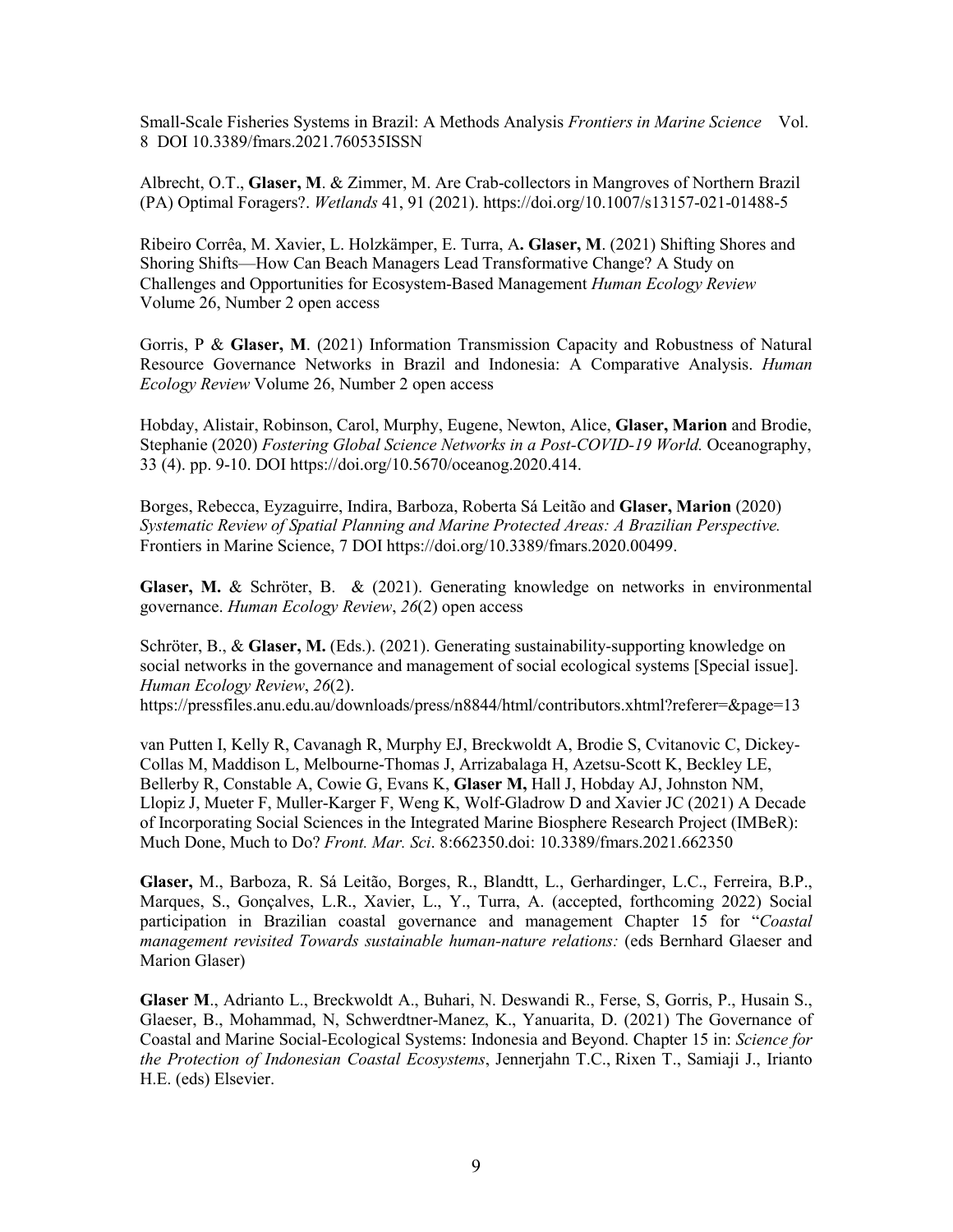Selim S.A., **Glaser M.,** Tacke F.I., Rahman M. and Ahmed N. (2021) Innovative Aquaculture for the Poor to Adjust to Environmental Change in Coastal Bangladesh? Barriers and Options for Progress.*Front. Mar. Sci.*8:635281. doi: 10.3389/fmars.2021.635281

Hobday, A., Robinson, C., Murphy, E., Newton, A., **Glaser, M.**, Brodie, S. (2020). [Fostering](https://tos.org/oceanography/article/fostering-global-science-networks-in-a-post-covid-19-world)  [Global Science Networks in a Post-COVID-19 World.](https://tos.org/oceanography/article/fostering-global-science-networks-in-a-post-covid-19-world) *Oceanography* 33(4), pp. 9-10. DOI: [10.5670/oceanog.2020.414.](https://doi.org/10.5670/oceanog.2020.414) OPEN ACCESS

Borges, R.**,** Eyzaguirre, I., Sá Leitão Barboza, R., **Glaser, M.** (2020). [Systematic Review of](https://www.frontiersin.org/articles/10.3389/fmars.2020.00499/full)  [Spatial Planning and Marine Protected Areas: A Brazilian Perspective.](https://www.frontiersin.org/articles/10.3389/fmars.2020.00499/full) *Frontiers in Marine Science* 7, pp. 499. DOI: [10.3389/fmars.2020.00499](https://doi.org/10.3389/fmars.2020.00499) OPEN ACCESS

Herron P, Kluger L, Castellanos Galindo G, Wolff M, Glaser M (2020) Understanding gear choices and identifying leverage points for sustainable tropical small-scale marine fisheries *Ocean and Coastal Management* 188(12):105074 DOI[:10.1016/j.ocecoaman.2019.105074](http://dx.doi.org/10.1016/j.ocecoaman.2019.105074)

Ahmed N, Thompson S, Glaser M. Global Aquaculture Productivity, Environmental Sustainability, and Climate Change Adaptability. Environ Manage. 2019 Feb;63(2):159-172. doi: 10.1007/s00267-018-1117-3. Epub 2018 Nov 20. PMID: 30460481.

Gorris, P., **Glaser, M.,** Idrus, M. R., & Yusuf, A. M. (2019). The role of social structure for governing natural resources in decentralized systems: Insights from governing a fishery in Indonesia. *Public Administration*, published at http://doi.org/10.1111/padm.12586.

Partelow, S., **M. Glaser,** S. Solano Arce, R. Sá Leitão Barboza, and A. Schlüter (2018). Mangroves, fishers, and the struggle for adaptive co-management: applying the social-ecological systems framework to a marine extractive reserve (RESEX) in Brazil. *Ecology and Society* 23(3):19.<https://doi.org/10.5751/ES-10269-230319>

**Glaser, M.,** Breckwoldt, A., Carruthers, T., Forbes, D., Costanzo, S., Kelsey, H., Stead, S. (2018). Towards a framework to support coastal change governance in small islands. *Environmental Conservation,* 1-11. doi:10.1017/S0376892918000164

**Glaser, M.**, Gorris, P., Padovani Ferreira, B., Breckwoldt, A. (2018) Analysing ecosystem user perceptions of the governance interactions surrounding a Brazilian near shore coral reef. *Sustainability* Vol. 10, Article 1464. DOI: 10.3390/su10051464

Gerhardinger, L.C., Gorris, P., Gonçalves, L.R., Herbst, D.F., Vila-Nova, D.A., de Carvalho, F.G., **Glaser, M**., Zondervan, R. Glavovic, B.C. (2018) Healing Brazil's blue Amazon: the role of knowledge networks in nurturing cross-scale transformations at the frontlines of ocean sustainability. *Frontiers in Marine Science* Vol. 4, Article 395. DOI: 10.3389/fmars.2017.00395

Ahmed, N., Thompson, S., **Glaser, M.** (2018) Transforming organic prawn farming in Bangladesh: Potentials and challenges *Journal of Cleaner Production* 172, pp. 3806-3816. DOI: 10.1016/j.jclepro.2017.06.110

**Glaser, M.**, Plass-Johnson, J., Ferse S., Neil, M. Yanuarita S. D., Teichberg, M., Reuter H. (2018) Breaking Resilience for a Sustainable Future: Thoughts for Governance and Management in a Coral Reef Archipelago in the Anthropocene *Frontiers in Marine Science* (Feb 16th doi 10.3389/fmars.2018.0034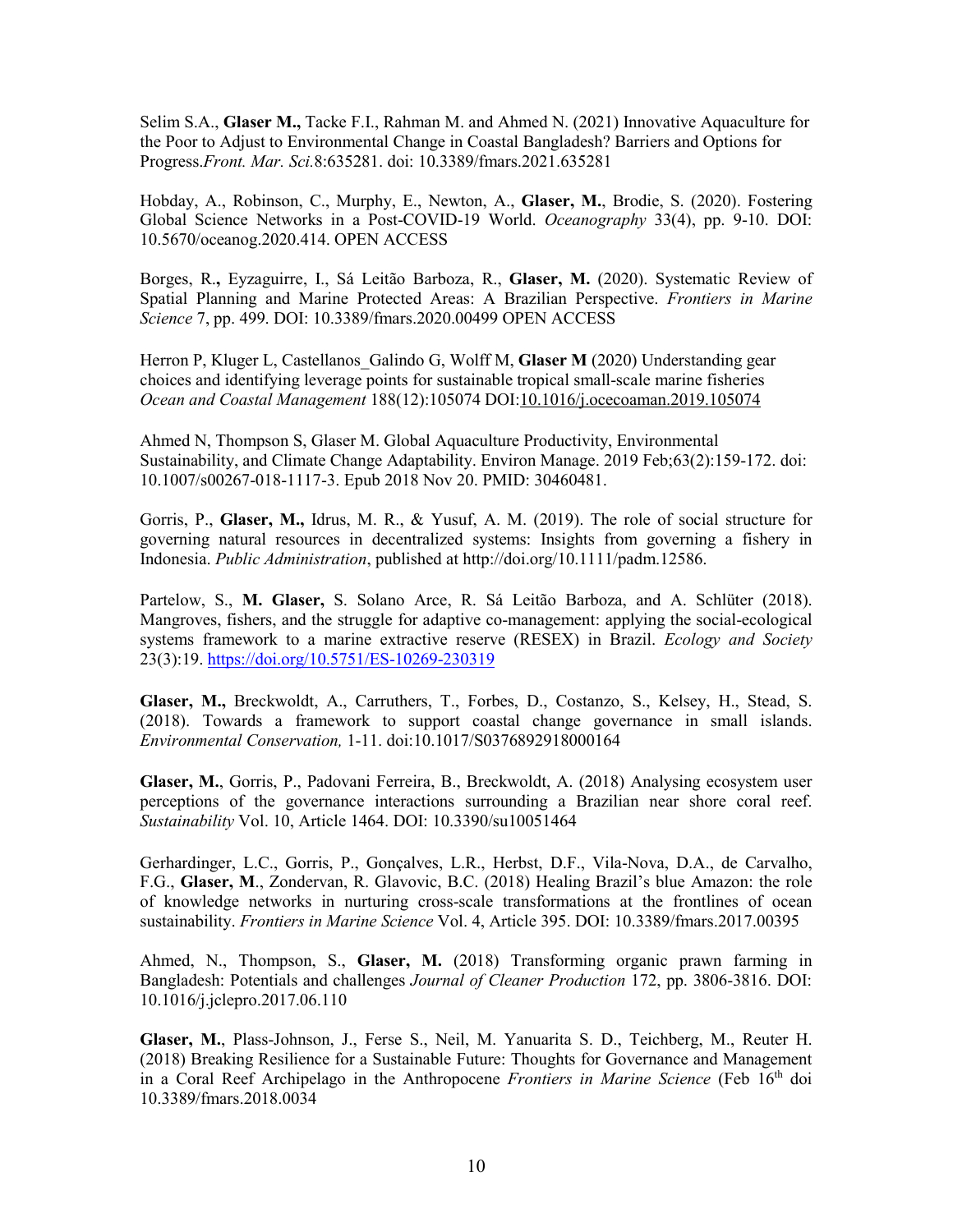Aswani, S., Basurto X., Ferse S., **Glaser, M.**, Campbell, L., Cinner, J.E., Dalton, T., Jenkins, L.D., Miller, M.L., Pollnac, R., Vaccaro, I., Christie, P. (2017) Marine resource management and conservation in the Anthropocene *Environmental Conservation* 11 pp. online DOI: 10.1017/S0376892917000431 Download at https:www. cambridge.org/core

Ahmed, N., Thompson, S., **Glaser, M.** (2017) Integrated mangrove-shrimp cultivation: Potential for blue carbon sequestration *Ambio* online DOI: 10.1007/s13280-017-0946-2

Ahmed, N., Bunting, S.W., **Glaser, M.,** Flaherty, M.S., Diana, J.S. (2017). Can greening of aquaculture sequester blue carbon? *Ambio* 46(4), pp. 468-477. DOI: 10.1007/s13280-016-0849-7.

Ahmed, N., Cheung, W.W.L., Thompson, S., **Glaser, M.** (2017). Solutions to blue carbon emissions: shrimp cultivation, mangrove deforestation and climate change in coastal Bangladesh. *Marine Policy* 82, pp. 68-75. DOI: 10.1016/j.marpol.2017.05.007.

Ahmed, N., **Glaser, M**. (2016). Coastal aquaculture, mangrove deforestation and blue carbon emission: is REDD plus a solution? *Marine Policy* 66, pp. 58-66. DOI:10.1016/j.marpol.2016.01.011.

Ahmed, N., **Glaser, M**., (2016). Can "Integrated Multi-Trophic Aquaculture (IMTA)" adapt to climate change in coastal Bangladesh? *Ocean and Coastal Management* 132, pp. 120-131. DOI: 10.1016/j.ocecoaman.2016.08.017.

Bai, X., van der Leeuw, S., O'Brien, S., Berkhout, F., Biermann, F., Brondizio, E.S., Cudennec, C., Dearing, J., Duraiappah, A., **Glaser, M**., Revkin, A., Steffen, W., Syvitski, J. (2016). Plausible and desirable futures in the Anthropocene: a new research agenda. Global Environmental Change 39, pp. 351-362. DOI 10.1016/j.gloenvcha.2015.09.017.

Biermann, F., Bai, X., Bondre, N., Broadgate, W., Chen, C.-T.A., Dube, O.P., Erisman, J.W., **Glaser, M.,** van der Hel, S., Lemos, M.C., Seitzinger, S., Seto, K.C. (2016). Down to Earth: contextualizing the Anthropocene. Global Environmental Change 39, pp. 341-350. DOI: 10.1016/j.gloenvcha.2015.11.004.

Ramesh, R., Chen, Z., Cummins, V., Day, J., D'Elia, C., Dennison, B., Forbes, D.L., Glaeser, B., **Glaser, M**., Glavovic, B., Kremer, H., Lange, M., Larsen, J.N., Le, M., Newton, A., Pelling, M., Purvaja, R., Wolanski, E. (2015). Land-ocean interactions in the coastal zone: past, present and future. Anthropocene 12, pp. 85-98. DOI: 10.1016/j.ancene.2016.01.005.

Baum, G., Kusumanti, I., Breckwoldt, A., Ferse, S.C.A., **Glaser, M**., Dwiyitno, Adrianto, L., van der Wulp, S., Kunzmann, A. (2016). Under pressure: investigating marine resource-based livelihoods in Jakarta Bay and the Thousand Islands. Marine Pollution Bulletin. DOI: 10.1016/j.marpolbul.2016.05.032.

**Glaser, M**., Breckwoldt, A., Deswandi, R., Radjawali, I., Baitoningsih, W., Ferse, S.C.A (2015). Of exploited reefs and fishers - a holistic view on participatory coastal and marine management in an Indonesian archipelago. Ocean and Coastal Management 116, p. 193-213. DOI: 10.1016/j.ocecoaman.2015.07.022.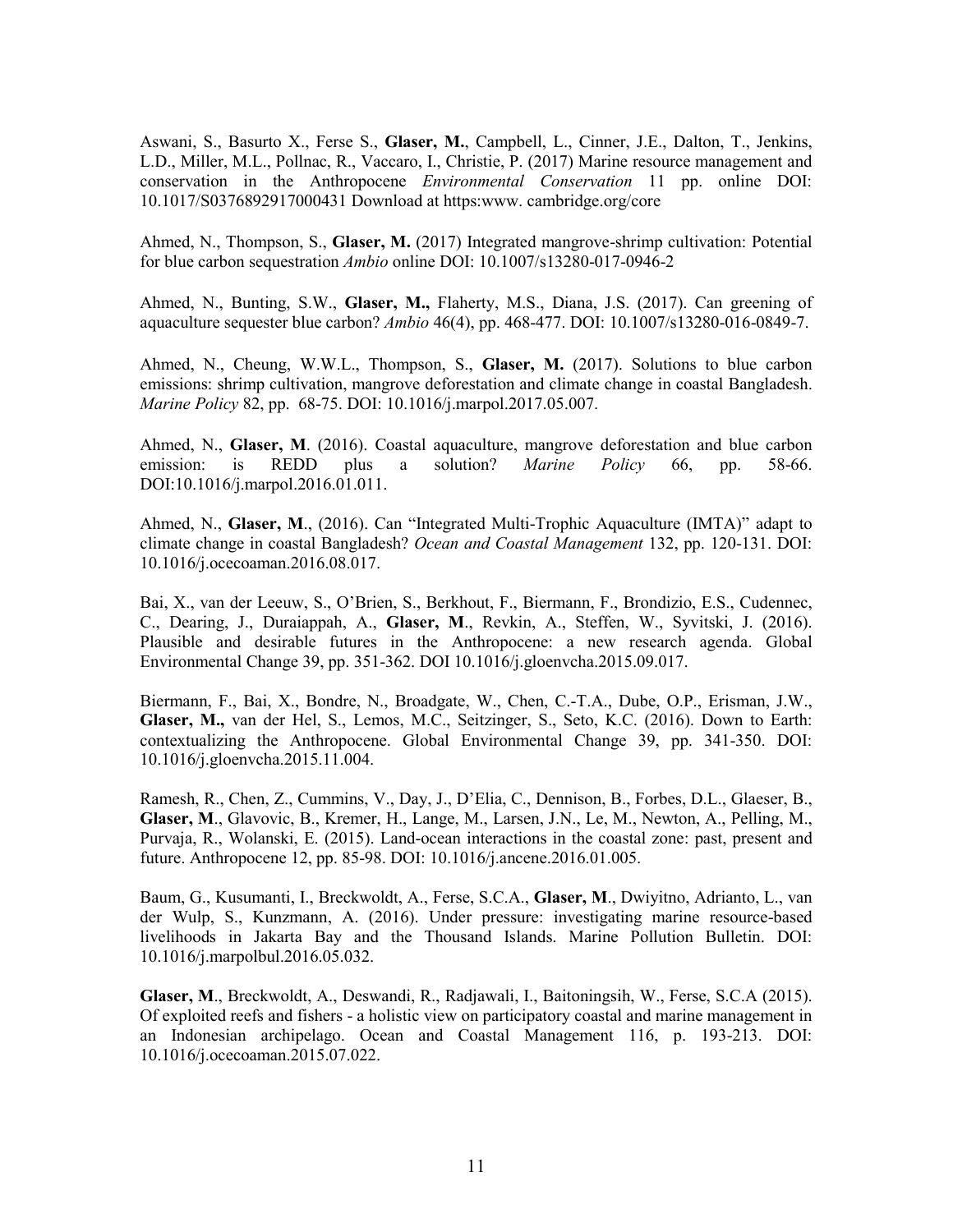**Glaser***,* **M***.,* Glaeser*,* B*.* (2014) Towards a framework for cross*-*scale *and* multi*-*level analysis *of*  coastal and marine social*-*ecological systems dynamics. *Regional Environmental Change* 14 (6):2039-2052. doi:10.1007/s10113-014-0637-5

Suhren EJ, Devita F, Prüter K, Tarumun S, **Glaser M,** Glaeser B (2014) River Health and Community Health: A Collaborative Action-oriented Social-ecological Analysis*. Asian Journal of Water, Environment and Pollution* 11 (1):51-66

Schwerdtner Máñez K**.**, Ring I., Krause G., Glaser M. (2014) The Gordian Knot of Mangrove Conservation: Disentangling the Role of Scale, Services and Benefits. *Global Environmental Change* 28, 120-128.

Ferse, S., **Glaser, M.**, Neil, M., Schwerdtner Mañez, K. (2014). 'To cope or to sustain? Eroding long-term sustainability in an Indonesian coral reef fishery.' *Regional Environmental Change*  [online]: 1-13. Available at: http://www.springerlink.com/content/cv5974l32658x685/.

Schlüter, A., Wise, S., Schwerdtner Mánez, K., de Morais, G., **Glaser, M.** (2013) 'Institutional Change, Sustainability and the Sea.' Sustainability 5 (12):5373-5390.

Ferrol-Schulte, D., Wolff, M., Ferse, S., **Glaser, M.** (2013) 'Sustainable Livelihoods Approach in tropical coastal and marine social–ecological systems: A review.' *Marine Policy* 42: 253-258.

von Essen, L.M., Ferse, S., **Glaser, M.**, Kunzmann, A. (2013). 'Attitudes and perceptions of villagers towards community-based mariculture in Minahasa, North Sulawesi, Indonesia.' *Ocean and Coastal Management* 73: 101-112.

**Glaser, M.**, Christie, P., Diele, K., Dsikowitzky, L., Ferse, S., Nordhaus, I., Schlüter, A., Schwerdtner Mañez, K., Wild, C. (2012) 'Measuring and understanding sustainability-enhancing processes in tropical coastal and marine social-ecological systems'. *Current Opinion in Environmental Sustainability* 4 (3): 300-308.

Wever, L., **Glaser, M.**, Gorris, P. & Ferrol-Schulte, D. (2012) 'Decentralization and participation in integrated coastal management: Policy lessons from Brazil and Indonesia'. *Ocean & Coastal Management* 66: 63-72.

Ferse, S., Knittweis L., Krause G., Maddusila A. & **Glaser, M.** (2012): Livelihoods of Ornamental Coral Fishermen in South Sulawesi/Indonesia: Implications for Management, *Coastal Management*, 40:5, 525-555.

Ferse, S., Glaser, M., Schultz, C. & Jompa, J. (2012) 'Linking research to Indonesia's CTI Action Plan: the SPICE Program'. 12th International Coral Reef Symposium 9-13 July 2012, Cairns, Australia.

Deswandi, R., **Glaser, M.** & Ferse, S. (2012) 'What makes a social system resilient?' Book Chapter in: Hornidge, A.K. & and Antweiler, C. (eds.): *Environmental Uncertainty and Local Knowledge. Southeast Asia as a Laboratory of Global Ecological Change*. Bielefeld: Transcript Publishers, pp. 243-272.

**Glaser, M.** & Glaeser, B. (2012) 'The Social Dimension in the Management of Social-Ecological Change', *In:* Kremer, H. Pinckney, J. (eds.*), Treatise on Estuarine and Coastal Science, Vol. 11: Integrated Management of Estuaries and Coasts.* München: Elsevier, 59p. available in print and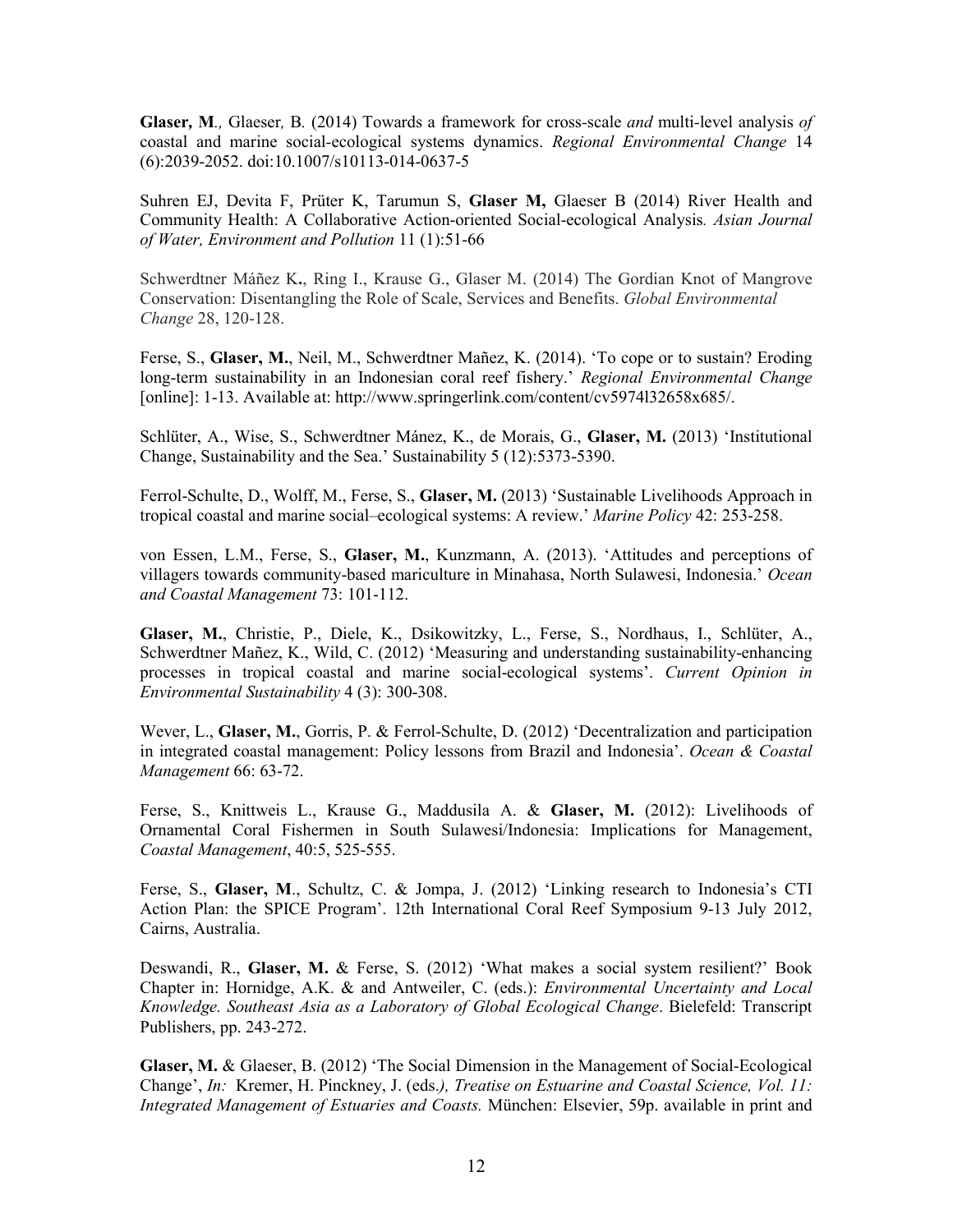electronically at a state of the state of the state of the state of the state of the state of the state of the state of the state of the state of the state of the state of the state of the state of the state of the state o

www.elsevierdirect.com/esco or http://www.elsevierdirect.com/article.jsp?pageid=11682

**Glaser, M**., Krause, G., Ratter, B.M.W. & Welp, M. (eds.) (2012) *Human-Nature Interaction in the Anthropocene: Potentials of Social-Ecological Systems Analysis*, Routledge, 232p.

**Glaser, M**., Krause, G., Ratter, B.M.W. & Welp, M. (2012) 'New approaches to the analysis of human-nature relations', *In:* Glaser, M. et al. (eds.) Chapter 1, *Human-Nature Interaction in the Anthropocene: Potentials of Social-Ecological Systems Analysis*, Routledge, pp. 3-12.

**Glaser, M**. (2012) 'Transdisciplinary multi-agent modelling for social-ecological systems analysis: Achievements and Potentials', *In:* Glaser, M. et al. (eds.) Chapter 8, *Human-Nature Interaction in the Anthropocene: Potentials of Social-Ecological Systems Analysis*, Routledge, pp. 141-160.

**Glaser, M**., Krause, G., Halliday, A. & Glaeser, B. (2012) 'Towards global sustainability analysis in the Anthropocene', *In:* Glaser, M.et. al. (eds.) Chapter 10, *Human-Nature Interaction in the Anthropocene: Potentials of Social-Ecological Systems Analysis*, Routledge, pp. 193-222.

Halliday, A. & Glaser M. (2011) 'A Management Perspective on Social-ecological systems - A generic system model and its application to a case study from Peru'. *Human Ecology review* 18 (1): 1-18.

**Glaser, M**., Baitoningsih, W., Neil, M. & Ferse, S. (2010) 'Whose sustainability? Top-down participation and emergent rules in protected area management - Local lessons for MPA design from Indonesia', *Marine Policy* (34): 1215-1225.

Glaeser, B. & **Glaser, M**. (2011) 'People, Fish and Coral Reefs in Indonesia. A Contribution to Social-Ecological Research'. *GAIA* 20 (2) 139-141.

Glaeser, B. & **Glaser, M.** (2011) 'People, fish and coral reefs in Indonesia: Social-ecological research in 2010'. LOICZ Inprint (1): 34-40.

Glaeser, B. & **Glaser, M.** (2010) Global change and coastal threats: The Indonesian case. *Human Ecology Review* 17 (2): 135-147.

**Glaser**, **M.**, Radjawali, I., Ferse, S. & Glaeser, B. (2010) Nested participation in hierarchical societies? Lessons for social-ecological research and management, *International Journal of Society Systems Science* Vol 2 (4):390-414 available at <https://www.inderscienceonline.com/doi/abs/10.1504/IJSSS.2010.035571>

Mondal P, **Glaser M**., Nishat A, Breckwoldt A. (2010) Co-management approach on fisher group: A case study on *Ramsar* site, *Tanguar haor* in Bangladesh. *Bangladesh Fisheries Research Institute*. 105-116.

**Glaser, M**, Krause, G, Oliveira, R., Fontalvo-Herazo, M.(2010). Mangroves and People: A Social-Ecological System. Mangrove Dynamics and Management in North Brazil. U. Saint-Paul and H. Schneider. Berlin, Springer: 307-351.

Diele, K., Araujo, A., **Glaser, M.** & Salzmann, U. (2010) 'Artisanal fishery of the Mangrove Crab Ucides cordatus (Ocypodidae) and First Steps towards a Successful Co-Management in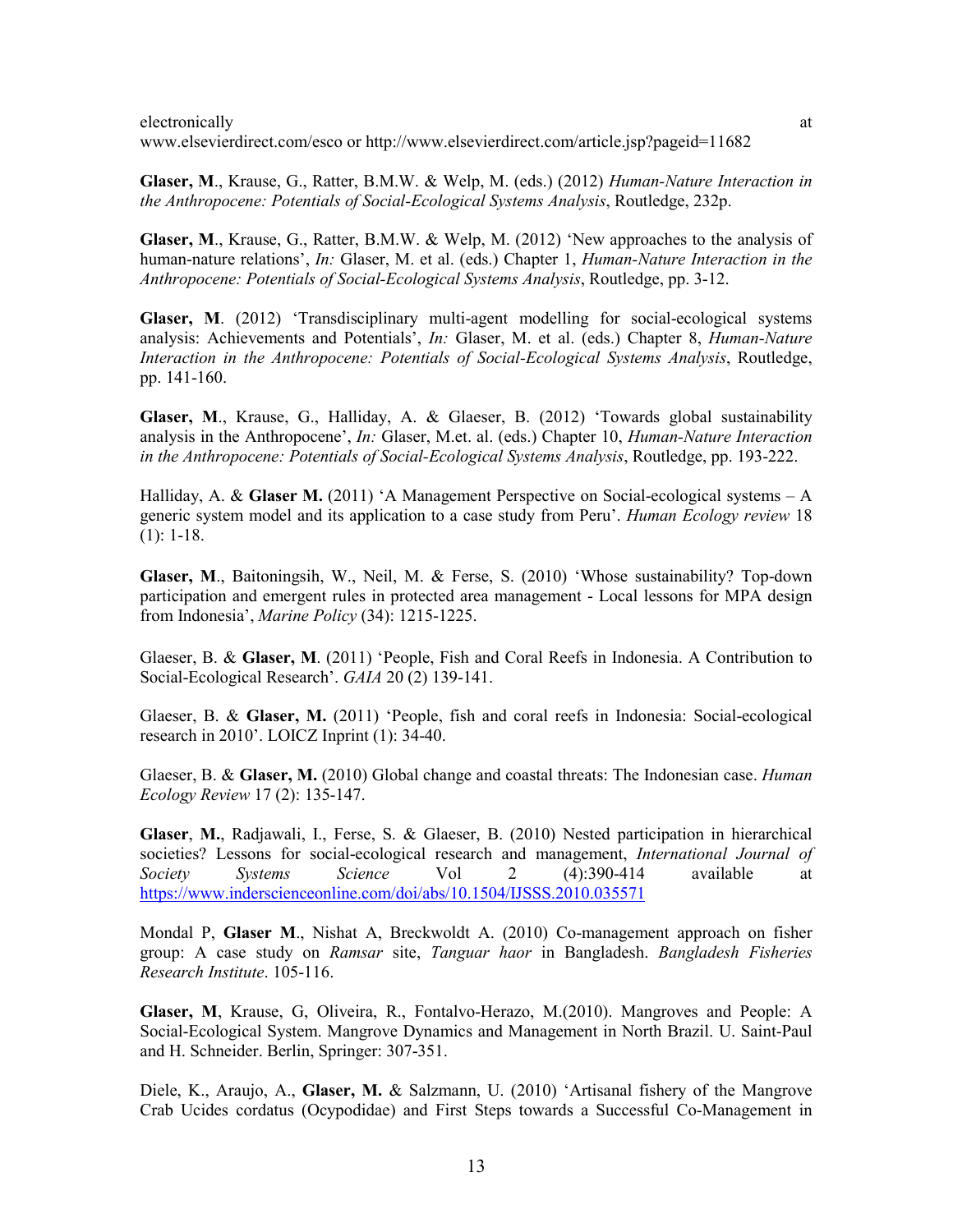Bragança, N-Brazil', *In:* Saint Paul, U. and Schneider, H. (eds*.), Mangrove dynamics and management in North Brazil*. Ecological Studies Series. Heidelberg, Berlin: Springer: 287-298.

Ferse, S., Máñez-Costa, M., Schwerdtner Máñez, K., Adhuri D.S. & **Glaser, M.** (2010) 'Allies, not aliens - increasing the role of local communities in MPA implementation', 37 (1):23-34 *Environmental Conservation.*

Reichel, C., Frömming, U. & **Glaser, M.** (2009) 'Conflicts between stakeholder groups affecting the ecology and economy of the Segara Anakan region.' *Regional Environmental Change* [online] [Vol. 9, No.](http://www.springerlink.com/content/j6t78812r1qw/?p=6ae1165dd6b44a249dfe7698fef5edae&pi=0) 4. on<http://www.springerlink.com/content/78x9108232563797/fulltext.html>

Glaeser, B., Bruckmeier, K., **Glaser, M.** & Krause, G. (2009) 'Social-ecological systems analysis in coastal and marine areas: A path toward integration of interdisciplinary knowledge', *In:* Lopes P. and Begossi, A. (eds), *Current Trends in Human Ecology*, (183-203), Cambridge, UK: Cambridge Scholars Publishing.

**Glaser, M.**, Krause, G., Ratter B. & Welp, M. (2008) 'Human-Nature Interaction in the Anthropocene: Potential of Social-Ecological Systems Analysis', *GAIA,* Vol.17, No.1, pp. 77-80.

**Glaser, M.** (2008) 'Denkmodelle zu Mensch-Natur Beziehungen: Soziale und ethische Dimensionen', *In:* Bruckmeier, K. and Serbser, W. (eds.), *Ethik und Umweltpolitik. Humanökologische Positionen und Perspektiven,* (pp. 89-113). Edition Humanökologie. München: Oekom Verlag.

Krause, G., **Glaser, M.** & Lange, H. (2008) 'Soziale Gerechtigkeit in der Küstenzone: Szenarien zum Mangrovenmanagement in Pará (Nordbrasilien)', *In:* Bruckmeier, K. and Serbser, W. (eds.), *Ethik und Umweltpolitik. Humanökologische Positionen und Perspektiven,* (pp. 324-348). Edition Humanökologie. München: Oekom Verlag*.*

Lotze, H. & **Glaser, M.** (2008) 'Ecosystem services of semi-enclosed marine systems', *In:* Urban, E. R. et al. (eds.) *Watersheds, Bays and Bounded Seas. The Science and Management of Semi-enclosed Marine Systems*, (pp. 227-249), Washington DC: Island Press.

Kroeze, C., Middelburg, J., Leemans, R., Fennel, W., **Glaser, M.,** Harashima, A., Liu, K.K. & Meybeck, M. (2008) 'Integrating Tools to assess change in semi-enclosed marine systems', *In:* Urban, E. R. et al. (eds.) *Watersheds, Bays and Bounded Seas. The Science and Management of Semi-enclosed Marine Systems*, (pp. 77-96), Washington DC: Island Press.

Snelgrove, P., Flitner, M., Ekau, W., **Glaser, M.,** Lotze, H., Philippart, K., Sompongchaiyakul, P., Yuwono, E., Melillo, J., Meybeck, M., Rabalais, N., Sundby, B., Urban, E. & Zhang, J. (2008) 'Governance and Management of Ecosystem Services in Semi-Enclosed Marine Systems', *In:* Urban, E. R. et al. (eds.) *Watersheds, Bays and Bounded Seas. The Science and Management of Semi-enclosed Marine Systems*, (pp. 49-76), Washington DC: Island Press.

Fontalvo-Herazo, M., **Glaser, M**. & Ribeiro, A. (2007) 'A method for the participatory design of an indicator system as a tool for local coastal management', *Ocean and Coastal Management*, Vol. 50, pp. 779-795.

**Glaser, M**. (2006) 'Estudo de Caso: Interrelaciones entre los ecosistemas de manglares, la economía local y la sostentabilidad social en el estuário de Caeté en el Norte de Brasil', *In:* Stolk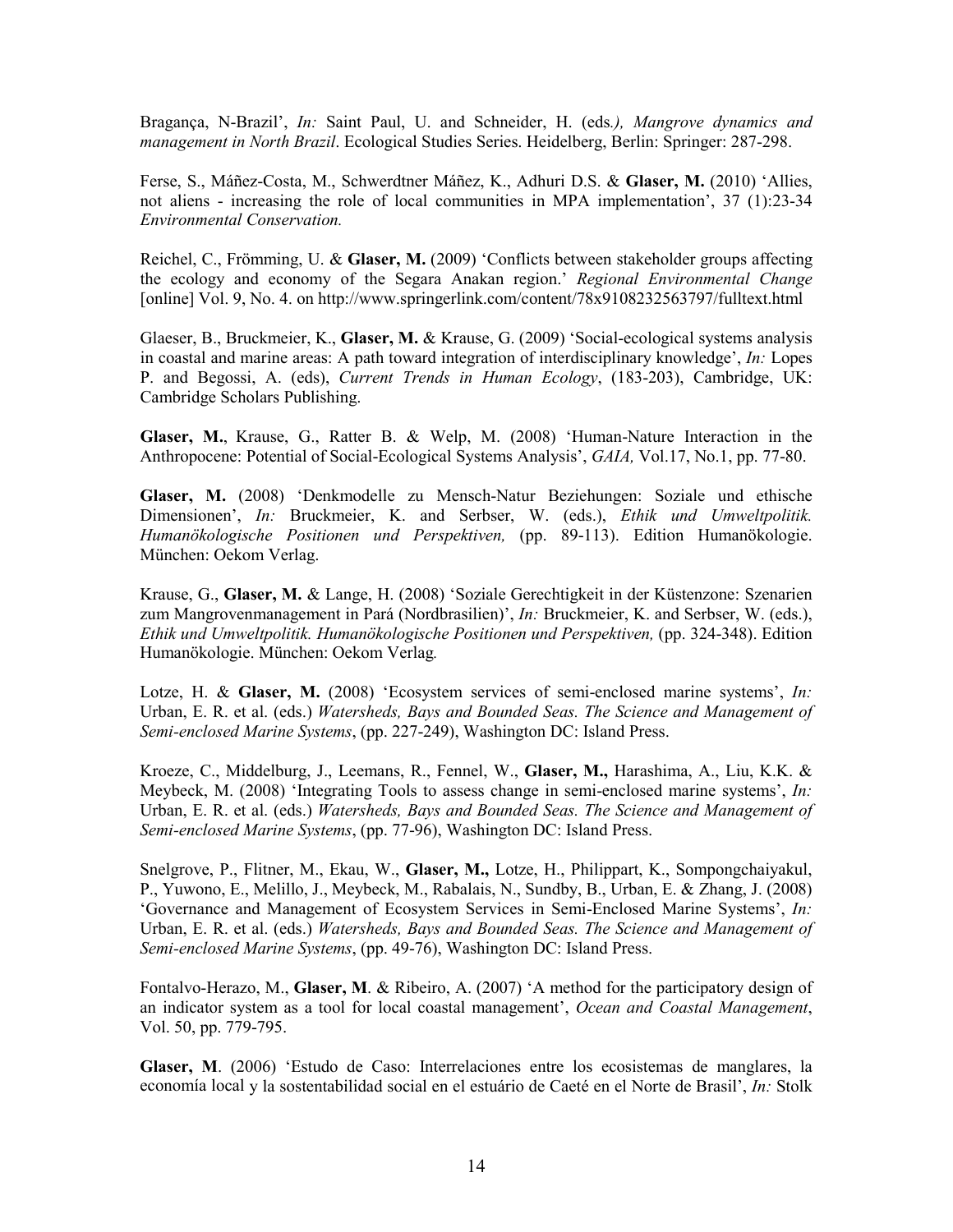M. et al. (eds.) *Valoración socio-economica de los Humedales en América Latina y el Caribe*. (pp. 30-33), Wageningen, Wetlands International, IUCN.

**Glaser, M.** (2006) 'The social dimension in ecosystem management: Strengths and weaknesses of human-nature mind maps', *Human Ecology Review,* Vol. 13, No. 2, pp. 122-142.

**Glaser, M.,** Krause, G., Saint-Paul, U., Harms, J. & Boehme, G. (2006) 'Fachübergreifende Nachhaltigkeitsforschung - Das brasilianisch-deutsche Mangroven Projekt MADAM', *In:* Glaeser, B. (ed.) *Fachübergreifende Nachhaltigkeitsforschung. Stand und Visionen am Beispiel nationaler und internationaler Forscherverbünde*, (pp. 265-297), Edition Humanökologie. München: Oekom Verlag.

**Glaser, M**. & Krause, G. (2005) 'Integriertes Küstenmanagement im föderalen Brasilien: Institutionelle, sektorale und legale Strukturen und die Grenzen der partizipativen Planung', *In:* Glaeser, B. (ed.) *Küste, Ökologie und Mensch – Integriertes Küstenmanagement als Instrument nachhaltiger Entwicklung*, (pp. 37–54), Edition Humanökologie. München: Oekom Verlag.

Glaeser, B., Gärtner, T., **Glaser, M.,** Janssen, G., Kannen, A., Krause, G. & Schernewski, G. (2005) 'Integriertes Küstenmanagement (IKZM) als Instrument nachhaltiger Entwicklung: Probleme, Perspektiven und Empfehlungen', *In:* Glaeser, B. (ed.) *Küste, Ökologie und Mensch – Integriertes Küstenmanagement als Instrument nachhaltiger Entwicklung*, (pp. 311–334), Edition Humanökologie. München: Oekom Verlag.

**Glaser, M**. & Diele, K. (2004) 'Asymmetric Outcomes: Assessing the biological, economic and social sustainability of a mangrove crab fishery, Ucides cordatus (Ocypodidae), in North Brazil', *Ecological Economics*, Vol. 49, No. 3, pp.361–373.

**Glaser, M.** & da Silva Oliveira, R. (2004) 'The prospects for co-management of mangrove ecosystems on the North Brazilian coast – Whose rights, whose duties and whose priorities*?', Natural Resources Forum*, Blackwell Publishing, Vol. 28, pp. 224–233.

**Glaser, M.** (2003) 'Ecosystem, local economy and social sustainability: A case study of Caeté estuary, North Brazil', *Wetlands Ecology and Management*, Vol.11, No. 4, pp. 265–272.

**Glaser, M.,** Berger, U. & Macedo, R. (2003) 'Local vulnerability as an advantage: Mangrove forest management in Pará state, North Brazil under conditions of illegality', *Regional Environmental Change*, Vol.3, No. 4, pp.162–172.

**Glaser, M.** & Krause, G. (2003) 'User-based mangrove co-management in Brazil', *In:* CIP-UPWARD *Conservation and sustainable use of agricultural biodiversity. A Sourcebook*, Vol. 3, (pp. 559–564). Los Baños, Laguna, Philippines: International Potato Center – Users perspectives with agricultural research and development.

Krause, G. & **Glaser, M.** (2003) 'Co-evolving geomorphic and socio-economic dynamics in a coastal fishing village of the Bragança region, (Pará, North Brazil)', *Ocean and Coastal Management,* Vol. 46, No. 9–10, pp.850–874.

Lara, R., Szlafstein, C. F., Cohen, M.C. L., Berger, U. & **Glaser, M.** (2002) 'Consequences of mangrove dynamics for the private land use in Bragança, North Brazil: a case study', *Journal of Coastal Conservation*, Vol. 8, pp.97–102.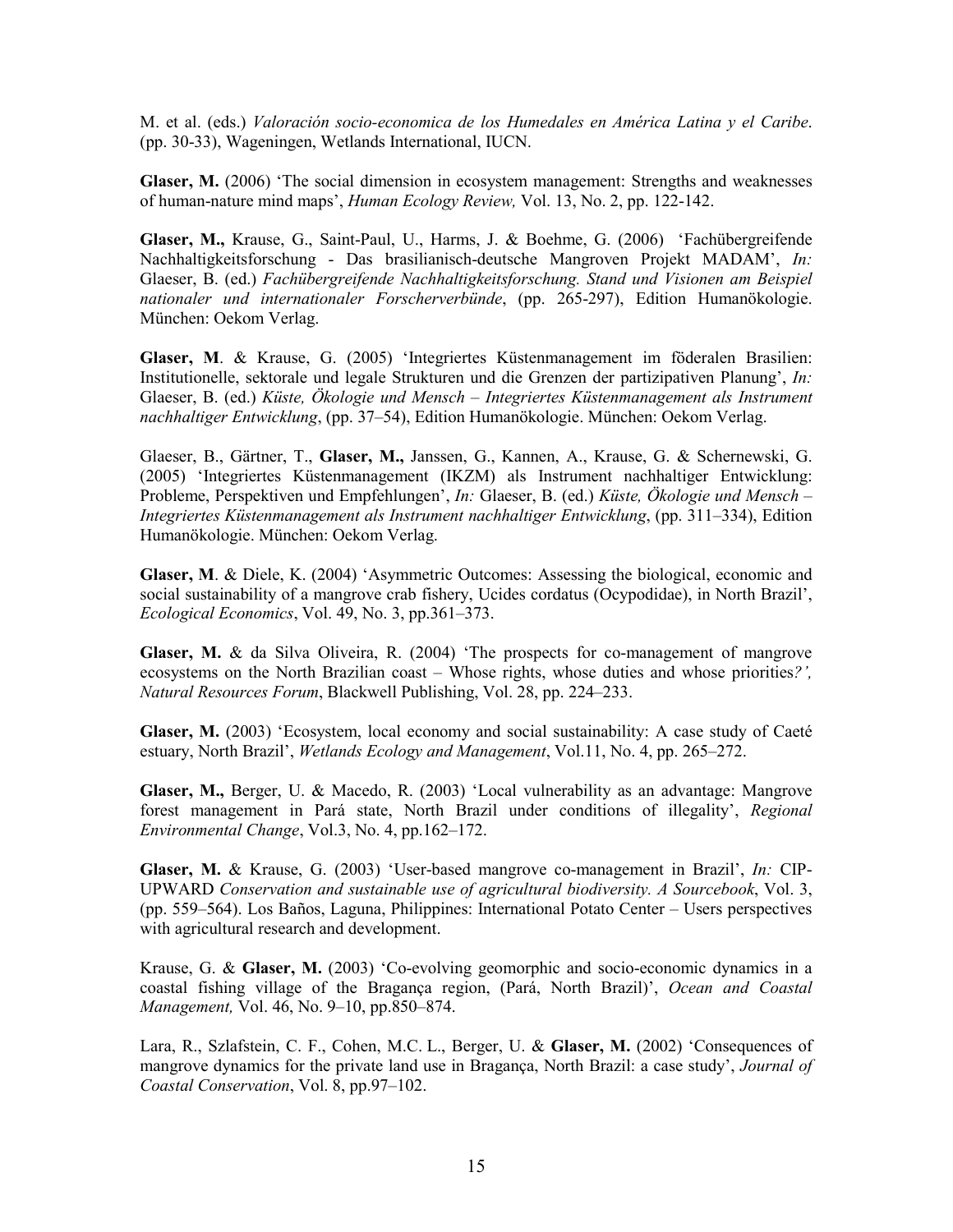Krause, G., Schories D., **Glaser M.** & Diele, K. (2001) 'Spatial patterns of mangrove ecosystems: The Bragantinian mangroves of North Brazil (Bragança, Pará)';*Ecotropica*, Vol. 7, pp.93–107.

Berger, U. & **Glaser, M.** (2000) 'Unwissenheit und Risiko beim Management von Mangrovengebieten am Beispiel der Halbinsel von Bragança an der Küste von Nord-Ost-Pará·, Brasilien'*. In:* Breckling, B., Müller, F. (Hrsg.) *Der Ökologische Risikobegriff* Beiträge zu einer Tagung des Arbeitskreises «Theorie» in der Gesellschaft für Ökologie vom 4.-6. März 1998 im Landeskulturzentrum Salzau (Schleswig-Holstein)*,* (pp. 26–36) Frankfurt/M.: Peter Lang.

**Glaser, M.** & Grasso, M. (2000) 'Multiple assessment methodologies: Economic valuation of a mangrove ecosystem: Practical implications for management', *INTERCOAST Coastal Resources Center, University of Rhode Island*, Vol. 35, pp. 27–29.

**Glaser, M.** & Berger, U. (1999) 'Including the social: A conceptual approach to the comprehensive modelling of natural resource management options', *In:* Windhorst, W., Enckell, P. H. (Hrsg.) *Proceedings of the Conference "Sustainable Land Use Management – The Challenge of Ecosystem Protection, in Salzau, Germany 28.9.–1.10.99, Salzau*", (pp. 49–62), Kiel: Federal Cultural Centre, University of Kiel.

**Glaser, M.** & Grasso, M. (1998) 'Fisheries of a mangrove estuary: Dynamics and dependencies between economy and ecosystem in the Caeté Bay, North-East Pará', Brazil', *Boletím do Museu Paraense Emilio Goeldi*, Vol. 14, pp.95–125.

**Glaser, M.** (1989) 'Land tenancy and shallow tubewell irrigation: Alternative trajectories of agrarian change in Bangladesh', *The Journal of Social Studies*, University of Dhaka, Bangladesh, Vol. 45, pp. 51–67.

**Glaser, M.** (1987) 'South African Trade Unions', *Middle East and African Review*, London: McGraw-Hill/DRI.

**Glaser, M.** (1985) 'The use of labelling in urban low-income housing in the third world. Case study of Bogotá, Colombia', *Development and Change, Vol.* 16, pp.409-28.

#### *Other Writings*

Gerhardinger, L. C., Gorris, P., Goncalves, L.R., Herbst, D.F., Vila-Nova, D. de Carvalho, F.G., **Glaser, M**., Zondervan, R. Glavovic, B. (2018) Policy Brief, Healing Brazil's Blue Amazon: The role of knowledge networks in nurturing cross-scale transformations at the frontlines of ocean sustainability. 2pp, to high level Brazilian decision-makers in coastal governance and management.

Glaeser, B. & **Glaser, M.** (2012): Indonesia September 2012 - a Field Trip. A social-ecological project from within. INPRINT 2012 (3): 54-60.

Glaeser, B. & **Glaser, M.** (2011): Modernizing China — a social experiment? INPRINT 2011 (3): 33-39.

Glaeser, B., **Glaser, M.** (2011) 'People, fish and coral reefs in Indonesia: Social-ecological research in 2010'. LOICZ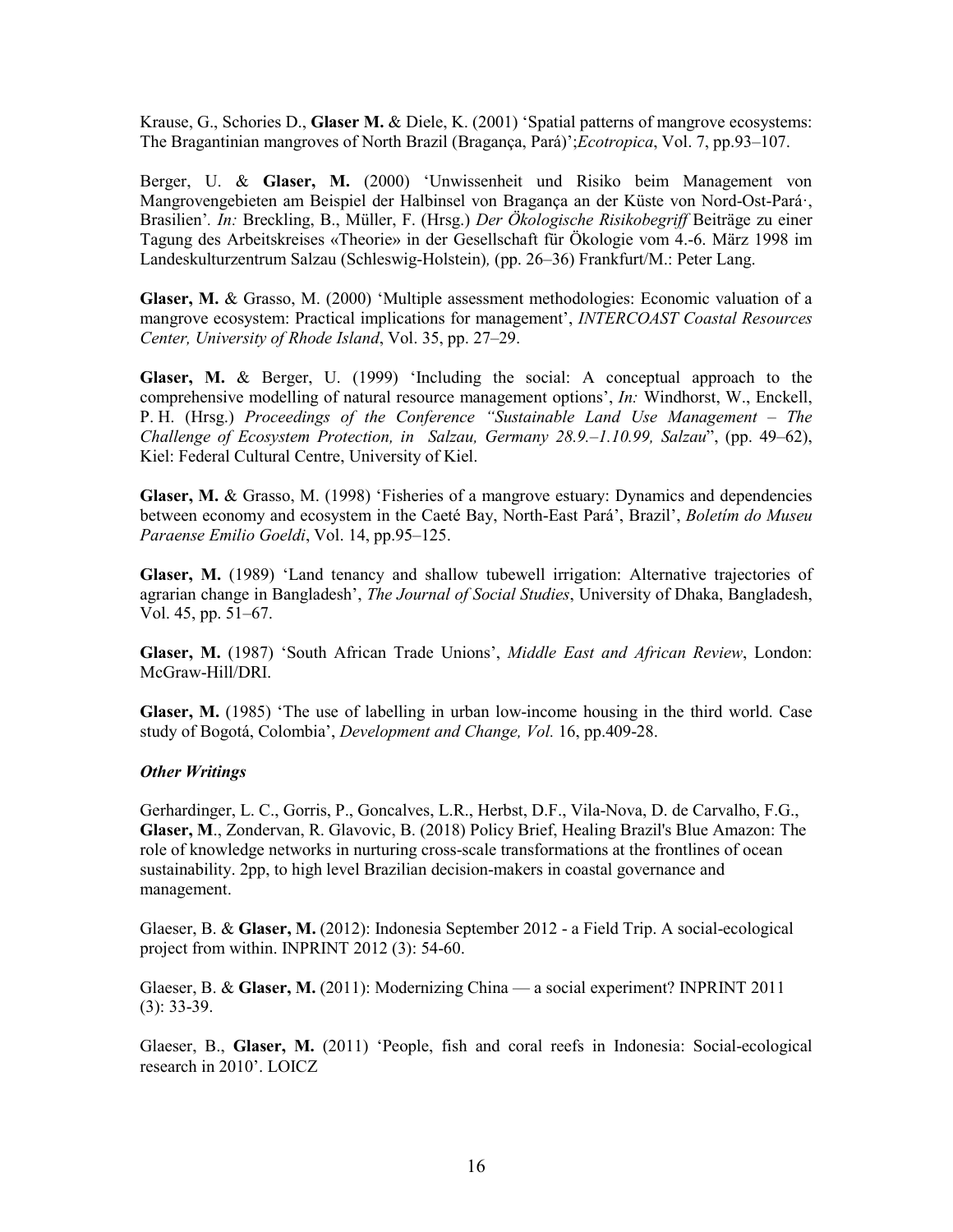Schwerdtner Mañez, K., **Glaser, M**., Ferse, S., Wiederhold, H. & Sulzbacher, H. (2011) 'Gefahr von unten'. In: Zwischenruf Leibniz Gemeinschaft. *Wasser: Achtung! Klimawandel – Sekundäreffekte auf das Wasser,* pp 42-47*.* [http://www.leibniz](http://www.leibniz-gemeinschaft.de/public/LeibnizZwischenruf-01-2011en.pdf)[gemeinschaft.de/public/LeibnizZwischenruf-01-2011en.pdf](http://www.leibniz-gemeinschaft.de/public/LeibnizZwischenruf-01-2011en.pdf) also available in English Danger from below. In *Water: Beware! The secondary effects of climate change on water*

Glaeser, B., **Glaser, M.** (2010) 'South Indian glimpses and cultural historical footprints: Impressions and experiences around the LOICZ SSC meeting in Chennai, India, March 2010'. LOICZ

**Glaser, M**, Ferse, S., Deswandi, R., Radjawali, I., Neil, M. & Husain, Z., eds. (2010) 'People, reefs and fish in Spermonde Archipelago, South Sulawesi - Research findings, policy recommendations and further research needs *SPICE Cluster 6 Report*, Bremen and Makkassar. 28p.

Glaeser, B. & **Glaser, M.** (2009): Trip to Pekanbaru, Riau Province, Sumatra and Spermonde Archipelago, South Sulawesi, February - March 2009. INPRINT 2009 (1): 30-32.

Glaeser, B. & **Glaser, M.** (2009): World Ocean Conference (WOC ' 09), 11-15 May 2009, Manado, Indonesia. INPRINT 2009 (2): 6-8.

**Glaser, M.** (2008): "Coping with global change in marine social-ecological systems", 8-10 July 2008, FAO, Rome, Italy. INPRINT 2008 (2): 19-20.

Glaeser, B. & **Glaser, M.**, Radjawali I. & Glaeser, B. (2008): DGH Symposium 2008. Human/Nature interactions in the anthropocene: Potentials of social-ecological systems analysis. 29-31 May 2008, Sommerhausen/Main, Germany. INPRINT 2008 (2): 17-19.

Glaeser, B., **Glaser, M.** & Krause G. (2007): Ecosummit 2007 in Beijing, May 22-25, 2007. Social-ecological systems analysis in coastal regions: Beijing symposium. INPRINT 2007 (3): 6.

Glaeser, B., **Glaser, M.** & Orbach M. K. (2007): Second LOICZ Symposium on "Social-Ecological Systems Analysis" at the International Conference of the Society for Human Ecology (SHE), Rio de Janeiro, 4-7 October 2007. INPRINT 2007 (3): 6-7.

**Glaser, M.** (2006) *The 'social' in ecosystem management: Theoretical and empirical dimensions*. Habilitationsschrift, (German professorial qualification) Berlin: Humboldt-University, Faculty of Agriculture and Horticulture.

**Glaser, M.,** Cabral, N. & Ribeiro, A., eds. (2005) *Gente, ambiente e pesquisa: Para um manejo transdisciplinar em áreas de manguezal (*People, the environment and the sciences: Towards a transdisciplinary management of mangrove regions) Belém: Editora CEJUP 236 p.

**Glaser, M.** (1989) *Water to the Swamp? Irrigation and Patterns of Accumulation and Agrarian Change in Bangladesh*. Doctoral Thesis, Bath: University of Bath, School of Humanities and Social Sciences 350p.

Arias-Schreiber, M. & **Glaser, M.** (2008) 'Systems Thinking: Old Ideas for interdisciplinarity in marine social-ecological systems'. Proceedings of the FAO Conference on *Coping with Global Change in Marine Social-ecological Systems*, FAO Headquarter, Rome, Italy, 8-11 July 2008*.*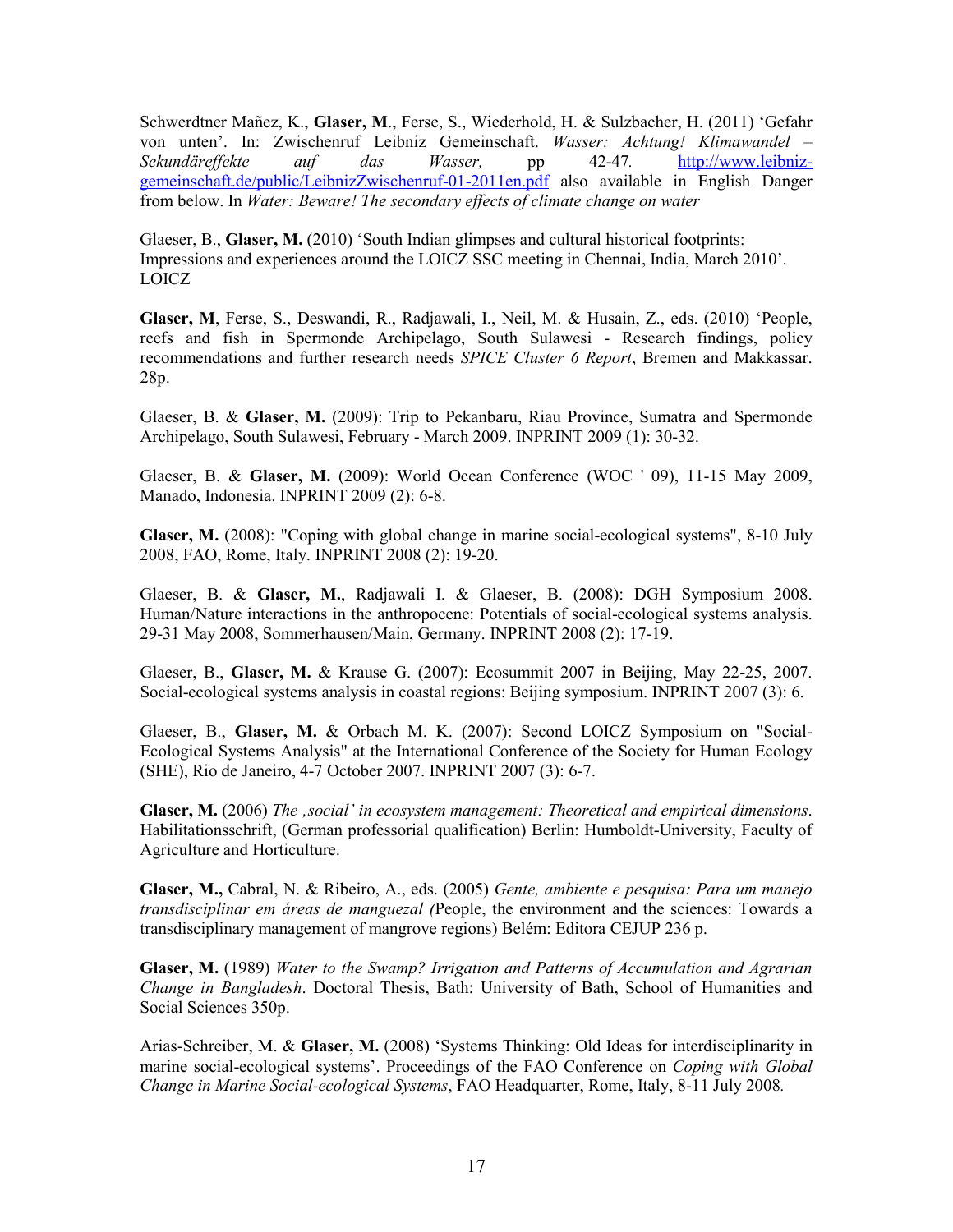Krause, G. & **Glaser, M.** (2003) 'Social equity in the coastal zone: Coastal dynamics, socioeconomic structure and legislation in the Bragança region (Pará, North Brazil)'. *Rights and Duties in the Coastal Zone. Multi-disciplinary Conference*, Beijer International Institute of Ecological Economics and Royal Swedish Academy of Sciences, Stockholm, Sweden, 12–14 June 2003.

Cabral, N., Mathis, A. & **Glaser, M.** (2003) 'Desenvolvimento da pesca artesanal no nordeste Paraense: Políticas públicas, capital social e participação'. *Mangrove Conference*, San Salvador, Brazil, 23–28 May 2003.

Simonian, L.T.L. & **Glaser, M.** (2002) 'Extractive reserves and the question of sustainability in neotropical ecosystems', *In:* Lieberei, R., Bianchi, H., Boehm, V. & Reisdorf, C. (eds.), *Neotropical Ecosystems: Proceedings of the German-Brazilian workshop,* (pp.767–776), Geesthacht: GKSS.

**Glaser, M.** (1999) 'Sustainability in the management of mangrove crabs (Ucides cordatus) in coastal Pará, Caeté estuary, North Brazil'*. Annual Conference of the Development Studies Association (DSA)* University of Bath, Bath, Großbritannien, 1999.

**Glaser, M.** (1999) *Pincer Movements: Sustainability and the mangrove crab*. ID21 online collection No. 33. Available from: [id21news@ids.ac.uk.](mailto:id21news@ids.ac.uk)

**Glaser, M.** (1999) 'The Mangrove Dynamics and Management (MADAM) Research Project: A Multidisciplinary Training Approach'*. In: Building marine research capacity in tropical countries. Proceedings of MARUM Workshop on Tropical Marine and Coastal Research*, (pp.70– 73), Bremen: ZMT.

Berger, U., **Glaser, M.,** Koch, B., Krause, G., Lara, R., Saint-Paul, U., Schories, D., & Wolff, M. (1998) 'MADAM – Forschungskonzept eines deutsch-brasilianischen Verbundprojektes im Mangrovengebiet Nordbrasiliens', *DGM – Mitteilungen* Vol. 2, pp. 20–25.

**Glaser, M.,** Furtado, L., Nascimento, I. & Santana, G. (1997) 'Economy, ecosystem and society: Mangroves and people in the Caeté Bay, North Brazil'. *Annual Conference of the Development Studies Association (DSA)*, Norwich, U.K., 1997.

**Glaser, M**., King, B. & Marcus, R. (1995) 'Resolving land needs of forest fringe communities', *FPMP Report*, Belize/ODA U.K., 1995.

**Glaser, M.** & Marcus, R. (1996) 'Ecoturismo comunitário en Belice: Una opción para conservar el bosque y mejorar el bienestar de la población local?' *Revista Forestal Centroamericana CATIE*, Costa Rica.

**Glaser, M.** & Marcus, R. (1994) 'Community-based nature tourism in Belize: A way to protect the forests?' *Fifth International Symposium on Society and Resource Management*, Colorado State University, Fort Collins, USA, 7-10 June 1994

**Glaser, M.** & Marcus, R. (1994) 'Socio-economic overview of villages bordering the Columbia management area'. *Forest Planning and Management Project, FPMP Report*, Belize Forest Department, Central America.